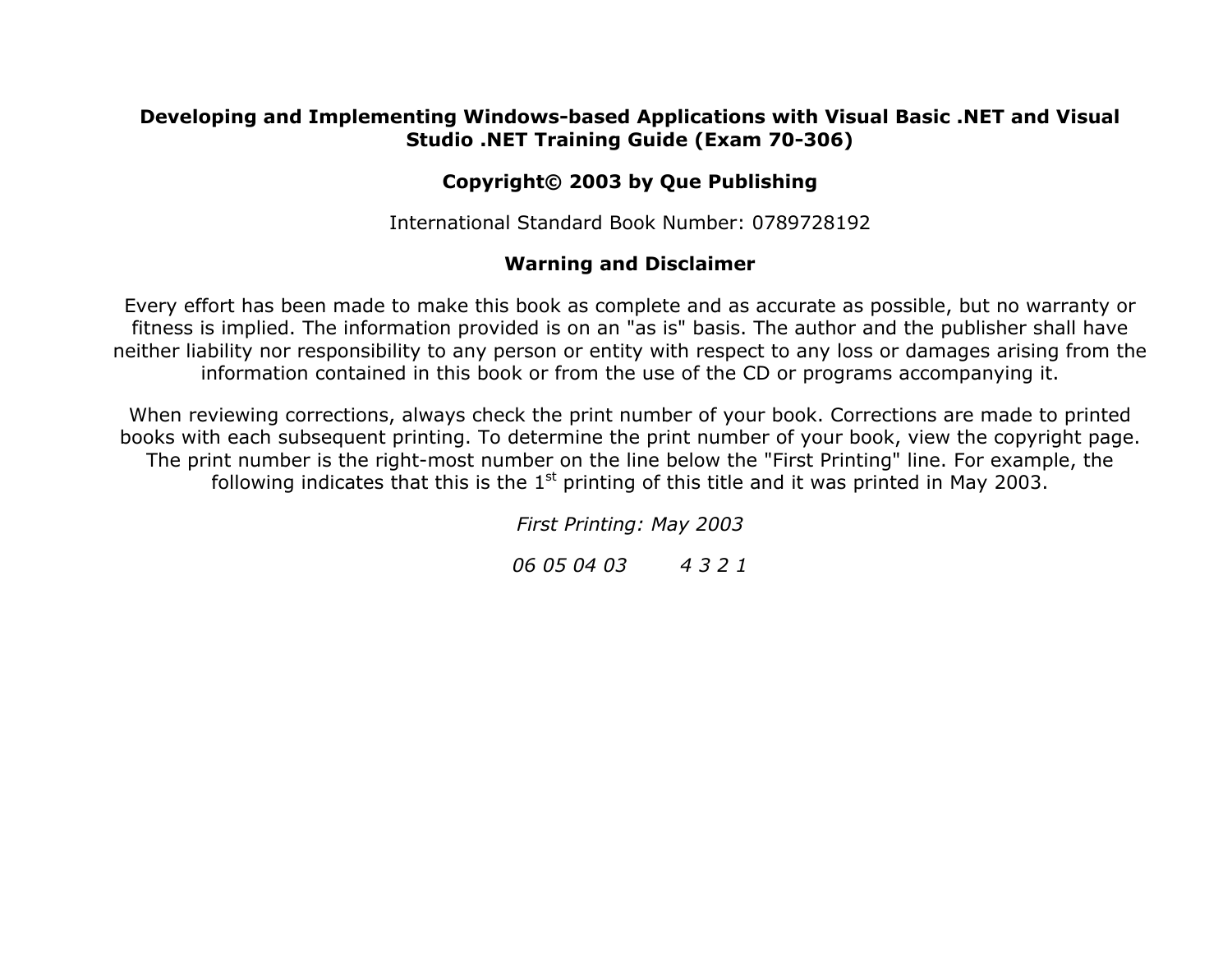## **First Printing Corrections**

| Pg             | <b>Error</b>                                                                                                                                | <b>Correction</b>                                                                                                                                                                                                                                                                                                                                                                                                                                   |
|----------------|---------------------------------------------------------------------------------------------------------------------------------------------|-----------------------------------------------------------------------------------------------------------------------------------------------------------------------------------------------------------------------------------------------------------------------------------------------------------------------------------------------------------------------------------------------------------------------------------------------------|
| $\overline{2}$ | Delete second bullet point                                                                                                                  |                                                                                                                                                                                                                                                                                                                                                                                                                                                     |
| 37             | Paragraph above Step By Step, third sentence:                                                                                               |                                                                                                                                                                                                                                                                                                                                                                                                                                                     |
|                | The default location of this file is in the<br>bin\debug directory within the project's<br>directory.                                       | The default location of this file is in the <b>bin</b> directory<br>within the project's directory.                                                                                                                                                                                                                                                                                                                                                 |
| 53             | Add Note:                                                                                                                                   | Read-only and Write-only Properties                                                                                                                                                                                                                                                                                                                                                                                                                 |
|                |                                                                                                                                             | The Get and Set accessors allow you both read and<br>write access to a property. If you would rather make a<br>property read-only, use the ReadOnly keyword in the<br>property declaration and don't include and Set accessor<br>in the property definition. On the other hand, if you just<br>want a write-only property, use the WriteOnly keyword<br>in the property declaration and don't include a Get<br>accessor in the property definition. |
| 60             | Second paragraph, third sentence:                                                                                                           |                                                                                                                                                                                                                                                                                                                                                                                                                                                     |
|                | Event handlers will normally have a void return<br>type and will accept two arguments.                                                      | Event handlers will normally accept two arguments and<br>have no return value.                                                                                                                                                                                                                                                                                                                                                                      |
| 61             | Fourth paragraph, last two sentences:                                                                                                       |                                                                                                                                                                                                                                                                                                                                                                                                                                                     |
|                | Step By Step 1.11 gets the MouseDown event<br>from the Control class. By registering a handler<br>for this event, Step By Step 1.11 becomes | Step By Step 1.9 gets the MouseDown event from the<br>Control class. By registering a handler for this event,<br>Step By Step 1.9 becomes                                                                                                                                                                                                                                                                                                           |
| $64 -$<br>65   | Delete Step 5 and renumber Step 6 to 5.                                                                                                     |                                                                                                                                                                                                                                                                                                                                                                                                                                                     |
| 66             | Step 4, last two lines of code                                                                                                              | Should read:                                                                                                                                                                                                                                                                                                                                                                                                                                        |
|                |                                                                                                                                             | AddHandler Me.MouseDown,                                                                                                                                                                                                                                                                                                                                                                                                                            |
|                |                                                                                                                                             | AddressOf Me. StepByStep 1 12 MouseDown2                                                                                                                                                                                                                                                                                                                                                                                                            |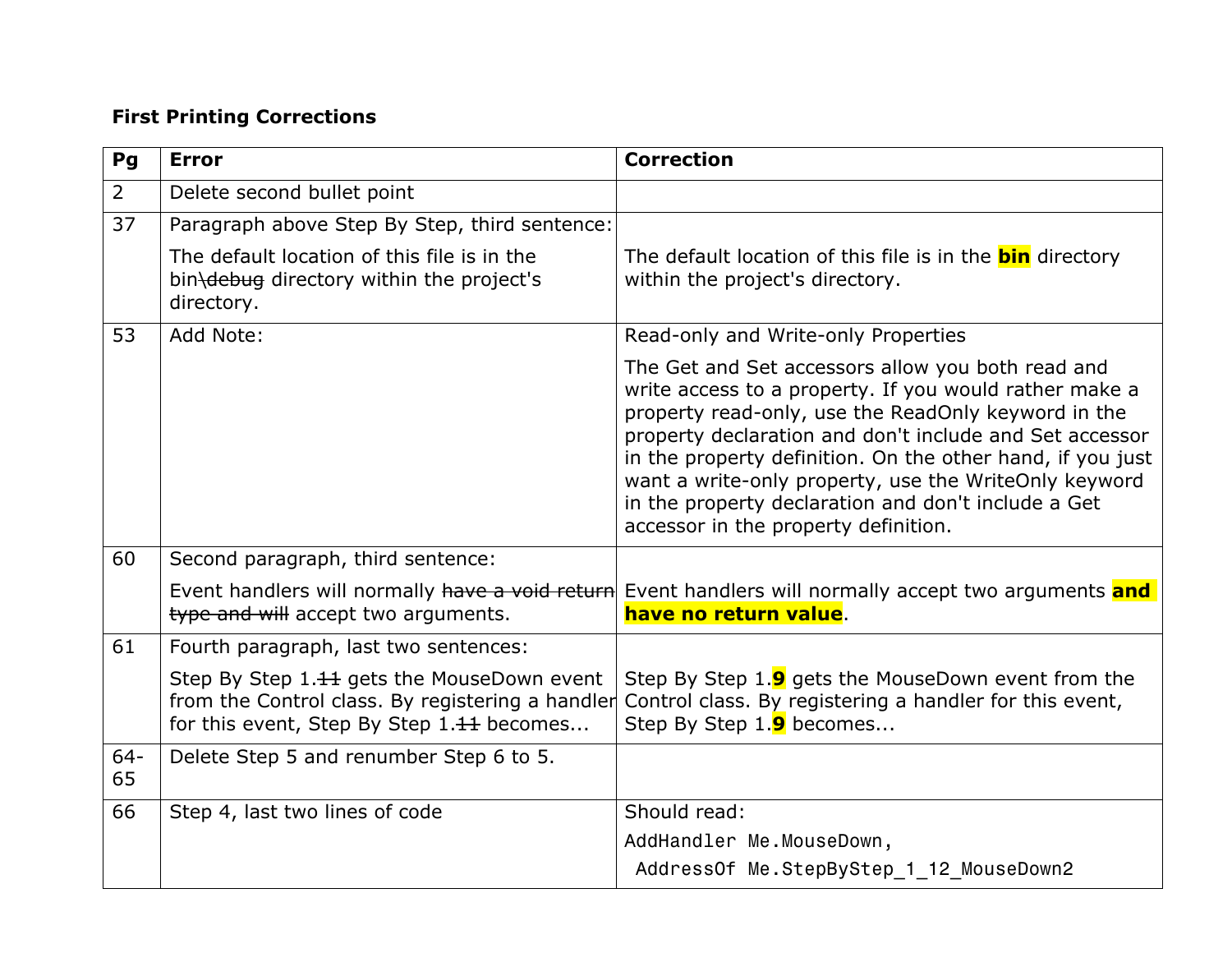| 70  | Add Note:                                                     | Form Properties                                                                                                                                                                                                                              |
|-----|---------------------------------------------------------------|----------------------------------------------------------------------------------------------------------------------------------------------------------------------------------------------------------------------------------------------|
|     |                                                               | In Step By Step 1.13, Width, Height, and Font are all<br>properties of the form that contains the code. If you<br>prefer, you can write these as Me. Width, Me. Height,<br>and Me. Font, but the compiler will recognize them<br>either way. |
| 74  | Second code snippet on page:                                  |                                                                                                                                                                                                                                              |
|     | Public Sub DrawString(string, Font,<br>Brush,                 | Public Sub DrawString(string, Font, Brush,<br>PointF, StringFormat)                                                                                                                                                                          |
|     | PointF, StringFormat) $\frac{1}{1}$                           |                                                                                                                                                                                                                                              |
| 78  | Top of page, code lines 6 and 10:                             |                                                                                                                                                                                                                                              |
|     | Dim pen $Y$ ellow As Pen = New<br>Pen(Colr.Blue, 20)          | Dim pen <mark>Blue</mark> As Pen = New Pen(Colr.Blue, 20)<br>grfx.DrawEllipse(penBlue, 20, 10, 100, 100)                                                                                                                                     |
|     | grfx.DrawEllipse(pen <del>Yellow</del> , 20, 10, 100,<br>100) |                                                                                                                                                                                                                                              |
| 97  | Question 14, first sentence:                                  |                                                                                                                                                                                                                                              |
|     | through a using directive at the top of the<br>program.       | through <b>an Import statement</b> at the top of the<br>program.                                                                                                                                                                             |
| 118 | Step 10, code line 13:                                        |                                                                                                                                                                                                                                              |
|     | ' Attach a event handler to the                               | ' Attach <mark>an</mark> event handler to the                                                                                                                                                                                                |
| 119 | Step 11, code line 8:                                         |                                                                                                                                                                                                                                              |
|     | Remove the most recetly added control                         | Remove the most recently added control                                                                                                                                                                                                       |
| 136 | Table 2.3, first member:                                      |                                                                                                                                                                                                                                              |
|     | AcceptReturn                                                  | AcceptsReturn                                                                                                                                                                                                                                |
| 146 | Step 3, first sentence:                                       |                                                                                                                                                                                                                                              |
|     | Change the ListBox control's Text property to                 | Change the ListBox control's <b>Name</b> property to                                                                                                                                                                                         |
|     | $\cdots$                                                      |                                                                                                                                                                                                                                              |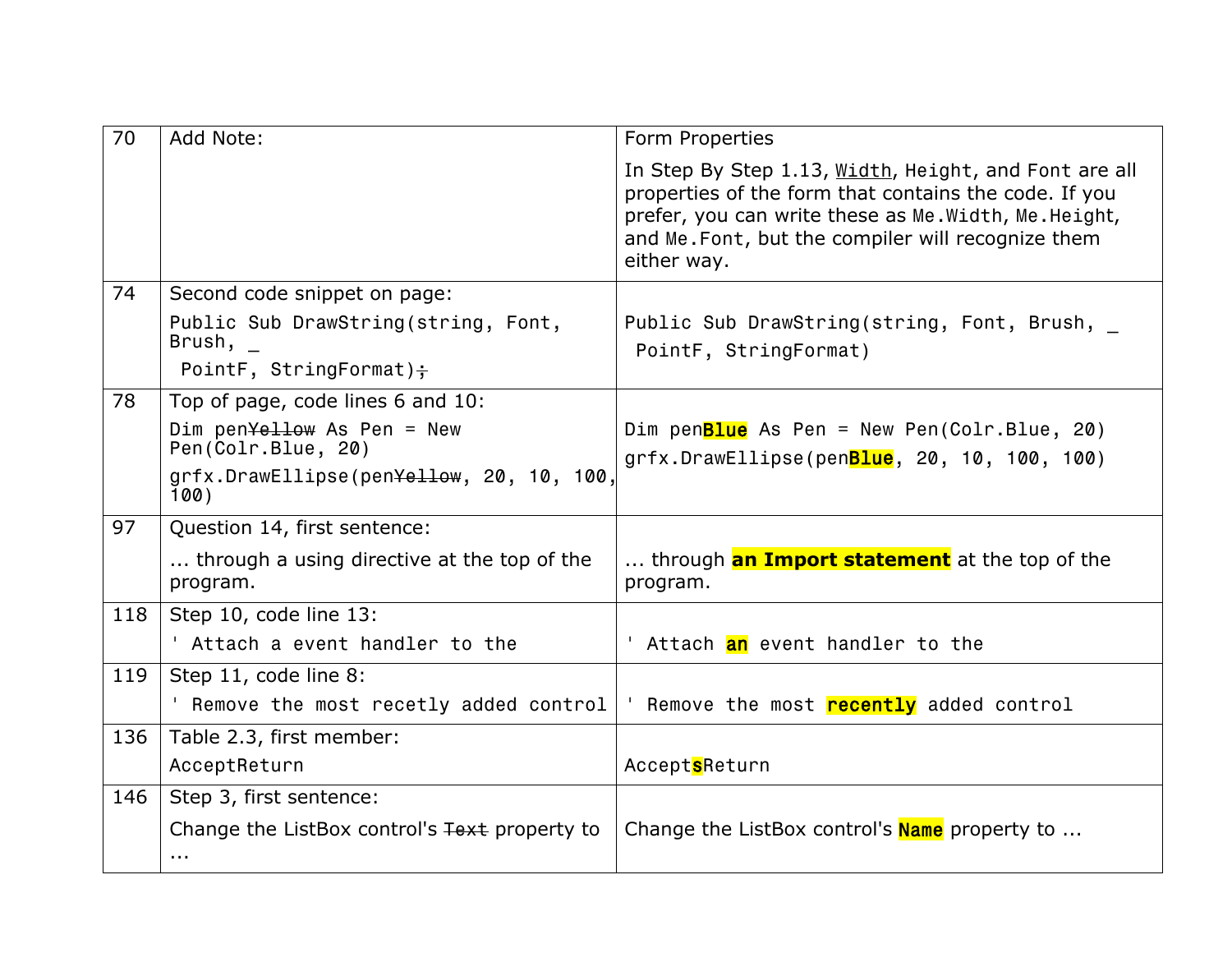| 164 | Step 6, code line 30:                                          |                                                                                         |
|-----|----------------------------------------------------------------|-----------------------------------------------------------------------------------------|
|     | $t$ nNode = New TreeNode                                       | $t$ nNode = New TreeNode $(d)$                                                          |
| 185 | Add new Step 25, and renumber currents step<br>25-29 to 26-30: | 25. Double-click the form to open its module, and add<br>the following line at the top: |
|     |                                                                | Imports System. IO                                                                      |
| 188 | Step 7, seventh code line from the bottom:                     |                                                                                         |
|     | If text $\leq$ " $\pm$ hen" Then                               | If text $\le$ $"$ Then                                                                  |
| 200 | Table 2.33, first member:                                      |                                                                                         |
|     | ActiveMDiChild                                                 | ActiveMdiChild                                                                          |
| 208 | Step 7, 11th line of code from bottom:                         |                                                                                         |
|     | If $pos \geq +$ Then                                           | If pos $>= 0$ Then                                                                      |
| 240 | Step 4, fourth and sixth lines of code:                        |                                                                                         |
|     | Dim unhandledException As Exception = $\pm$                    | Dim unhandledException As Exception = $\blacksquare$                                    |
|     | ' If no event source exist, create an<br>event source          | ' If no event source exists, create an event<br>source                                  |
| 241 | Third line of code on page:                                    |                                                                                         |
|     | el.Source = "Mileage Efficiency<br>Calculator"                 | el.Source = "Mileage Efficiency Calculator Log"                                         |
| 295 | Step 7, code lines 16 and 22:                                  |                                                                                         |
|     | $sf = g.MeasureString(strTime, Font)$                          | $sf = g.MeasureString(strTime, f)$                                                      |
|     | g.DrawString(strTime, Font, New<br>ŠolidBrush(ForeColor), pos) | g.DrawString(strTime, f, New<br>SolidBrush(ForeColor), pos)                             |
| 311 | Step 5, fourth line of code from end:                          |                                                                                         |
|     | $1b1AddResult.Text = String.Format($                           | 1blAddResult.Text = String.Format( <mark>"</mark>                                       |
| 325 | Exercise 3, add sentence to end:                               | Set the Text property of each of the label controls to 0.                               |
| 325 | Exercise 9:                                                    |                                                                                         |
|     | add a reference for Exercuse4-1.dll.                           | add a reference for Exercise4-1.dll.                                                    |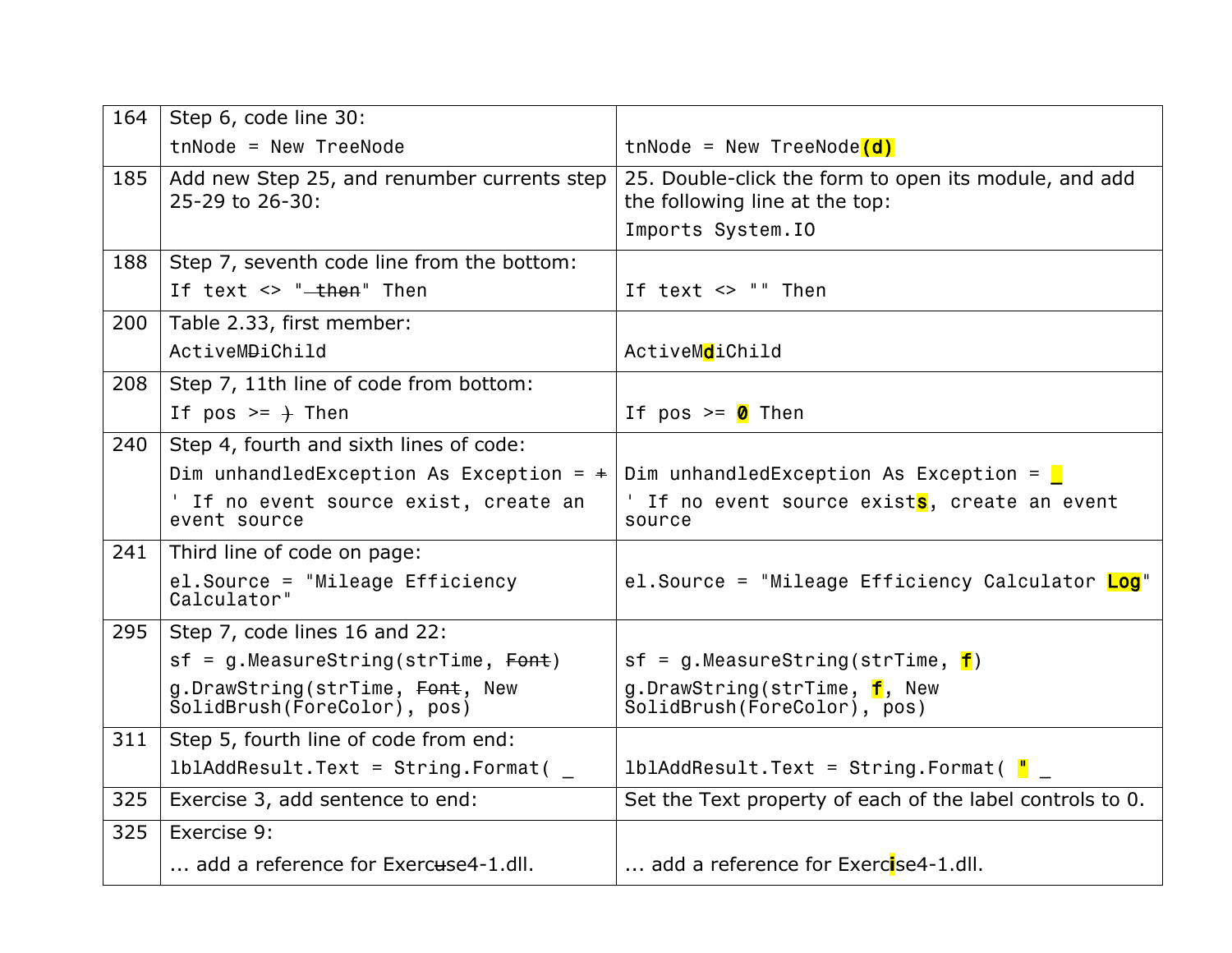| 507 | Step 6, last sentence:                         |                                                                                                                                                                                                                                                                                                                    |
|-----|------------------------------------------------|--------------------------------------------------------------------------------------------------------------------------------------------------------------------------------------------------------------------------------------------------------------------------------------------------------------------|
|     | converted to uppercase.                        | The copy will have all the Customer <del>State</del> values The copy will have all the CustomerCity values<br>converted to uppercase.                                                                                                                                                                              |
| 531 | Answer 6                                       | Correct answer is B.                                                                                                                                                                                                                                                                                               |
| 609 | Step 4, code line:                             |                                                                                                                                                                                                                                                                                                                    |
|     | aximp c:\winnt\system32\sysinfo.ocbx           | aximp c:\winnt\system32\sysinfo.ocx                                                                                                                                                                                                                                                                                |
| 786 | Step 7                                         | Should read:                                                                                                                                                                                                                                                                                                       |
|     |                                                | In the Solution Explorer window, select View All Files<br>from the toolbar. Navigate to the bin folder. Right-click<br>the folder and select Include In Project. Then right-click<br>the folder and select Add, Add New Item. Choose to<br>create an XML file, and name the XML file Exercise12 -<br>1.exe.config. |
| 833 | Step 4, last sentence:                         |                                                                                                                                                                                                                                                                                                                    |
|     | to Embedded Resources                          | to Embedded Resource                                                                                                                                                                                                                                                                                               |
| 861 | Step 2, add sentence to end:                   | Delete the default Class1, vb file.                                                                                                                                                                                                                                                                                |
| 861 | Step 3, add line of code to end:               | Imports System. Text                                                                                                                                                                                                                                                                                               |
| 906 | Step 4, add sentence to end:                   | Set the Text property of 1blLiveCalculators to 0.                                                                                                                                                                                                                                                                  |
| 922 | Step 4, delete first line of code:             |                                                                                                                                                                                                                                                                                                                    |
|     | private void PopulateLogNames                  |                                                                                                                                                                                                                                                                                                                    |
| 923 | Step 6, delete first two lines of code:        |                                                                                                                                                                                                                                                                                                                    |
|     | private void btnListen Click(object<br>sender, |                                                                                                                                                                                                                                                                                                                    |
|     | -System.EventArgs e)                           |                                                                                                                                                                                                                                                                                                                    |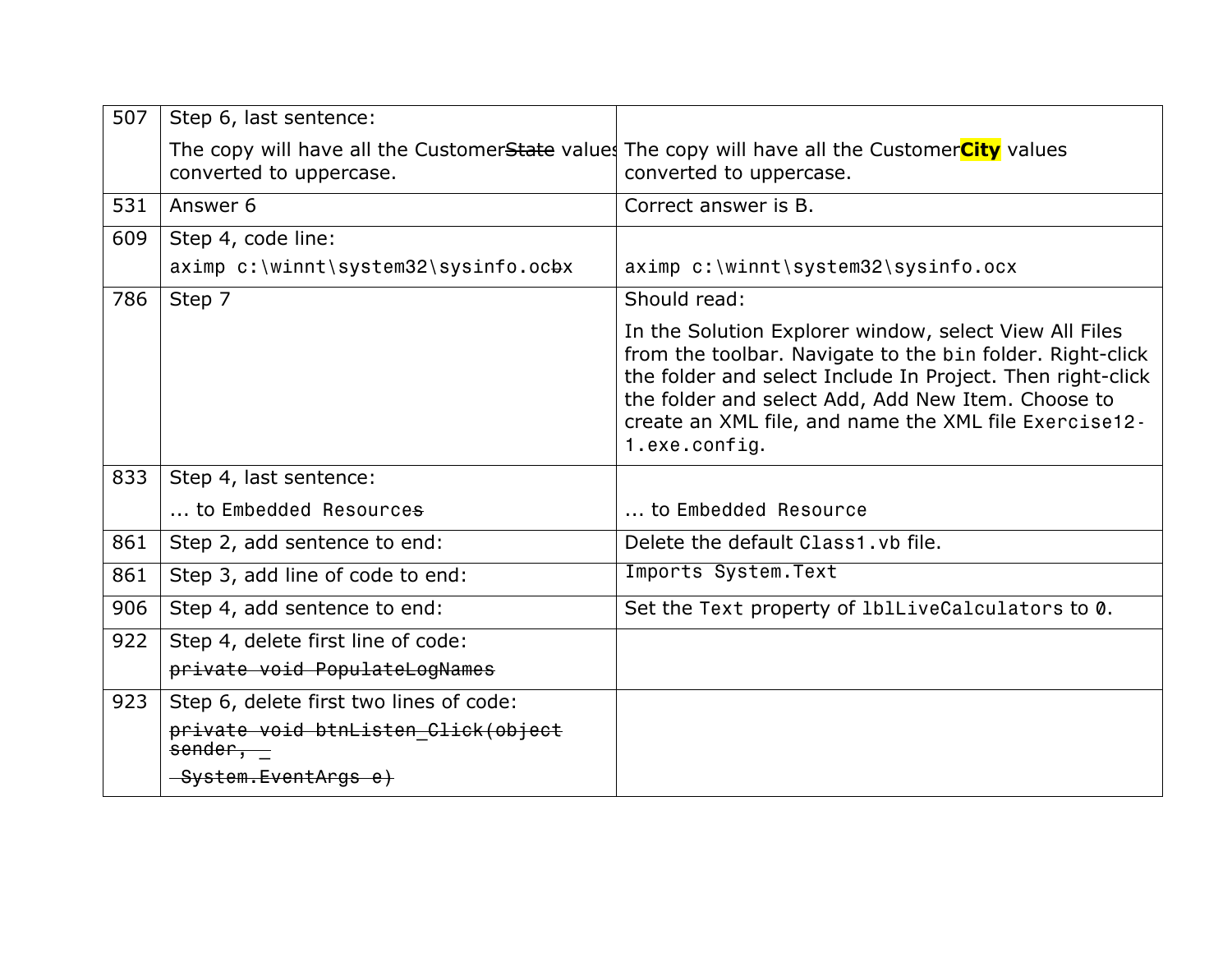|       |  | 1055 Second column, after bullets, paragraph should You can also count as elective one of the four core |
|-------|--|---------------------------------------------------------------------------------------------------------|
| read: |  | exams (70-305, 70-306, 70-315, and 70-316). The                                                         |
|       |  | elective exam must be form the opposite technology as                                                   |
|       |  | the exam that you counted as core. For example, if you                                                  |
|       |  | take the VB Windows-based Applications exam (70-                                                        |
|       |  | 306) as a core exam, you can take either the VB Web                                                     |
|       |  | Applications exam (70-305) or the C# Web Applications                                                   |
|       |  | exam (70-315) as an elective.                                                                           |

# **Second Printing Corrections**

| Pg | <b>Error</b>                                                  | <b>Correction</b>                                                             |
|----|---------------------------------------------------------------|-------------------------------------------------------------------------------|
| 51 | Seventh code line from the bottom:                            |                                                                               |
|    | EditorBrowsable(EditorBrowsableS<br>tate. <del>Never</del> ), | EditorBrowsable(EditorBrowsableState.Always),                                 |
| 65 | Replace entire code section under step<br>3                   | With:                                                                         |
|    |                                                               | ' Delegate to handle the MouseDown event                                      |
|    |                                                               | Sub StepByStep_1_12_MouseDown2(ByVal sender As Object, ByVal e As             |
|    |                                                               | MouseEventArqs)                                                               |
|    |                                                               | Dim frm1 12 As Form = Ctype (sender, Form)                                    |
|    |                                                               | If frm1 12.BackColor.ToArgb = Color.AntiqueWhite.ToArgb Then                  |
|    |                                                               | frm1 12.BackColor = Color.LightCoral                                          |
|    |                                                               | Else                                                                          |
|    |                                                               | frm1 12. BackColor = Color. AntiqueWhite                                      |
|    |                                                               | End if                                                                        |
|    |                                                               | End Sub                                                                       |
|    |                                                               | Private Sub StepByStep1 12 MouseDown (ByVal sender As Object,                 |
|    |                                                               | ByVal e As System. Windows. Forms. MouseEventArgs) Handles MyBase. MouseDown  |
|    |                                                               | MessageBox. Show (String. Format ("x = {0}, Y= {1}", e.X, e.Y), _             |
|    |                                                               | String. Format ("The $\{0\}$ mouse button hit me at:", e.Button. ToString())) |
|    |                                                               | End Sub                                                                       |
|    |                                                               |                                                                               |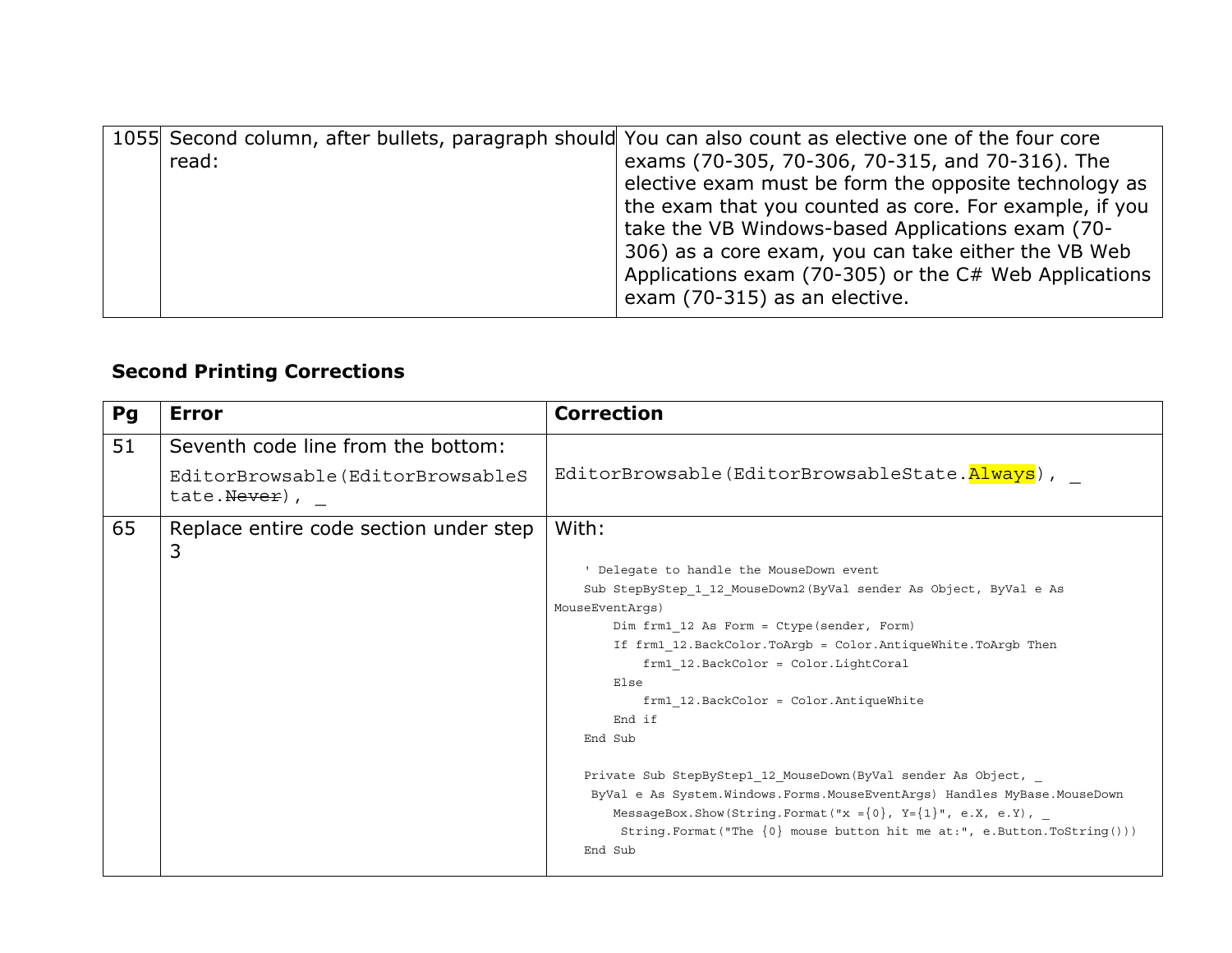| 85  | 14th line of code after step 4:                                                   |                                                                                             |
|-----|-----------------------------------------------------------------------------------|---------------------------------------------------------------------------------------------|
|     | ' Call the Fill Rectangle method                                                  | Call the FillRectangle method                                                               |
| 93  | Fifth and seventh lines of code up from step 4:                                   |                                                                                             |
|     | 'Increase the y Coordinate by the                                                 | 'Increase the y Coordinate by the                                                           |
|     | intYCoord += Font. Height                                                         | intYCoord += fnt. Height                                                                    |
| 96  | Second line of answer D to question 11:                                           |                                                                                             |
|     | this.Font.Bold)                                                                   | Me.Font.Bold)                                                                               |
| 99  | First sentence of answer 9:                                                       |                                                                                             |
|     | Graphics. Hwnd is the function that gets a<br>Graphics object for a Windows Form. | <b>Graphics.FromHwnd</b> is the function that gets a<br>Graphics object for a Windows Form. |
| 151 | Fourth line of code under Step 4:                                                 |                                                                                             |
|     | ' Add a list of System Fonts to<br>theComboBox                                    | ' Add a list of System Fonts to the ComboBox                                                |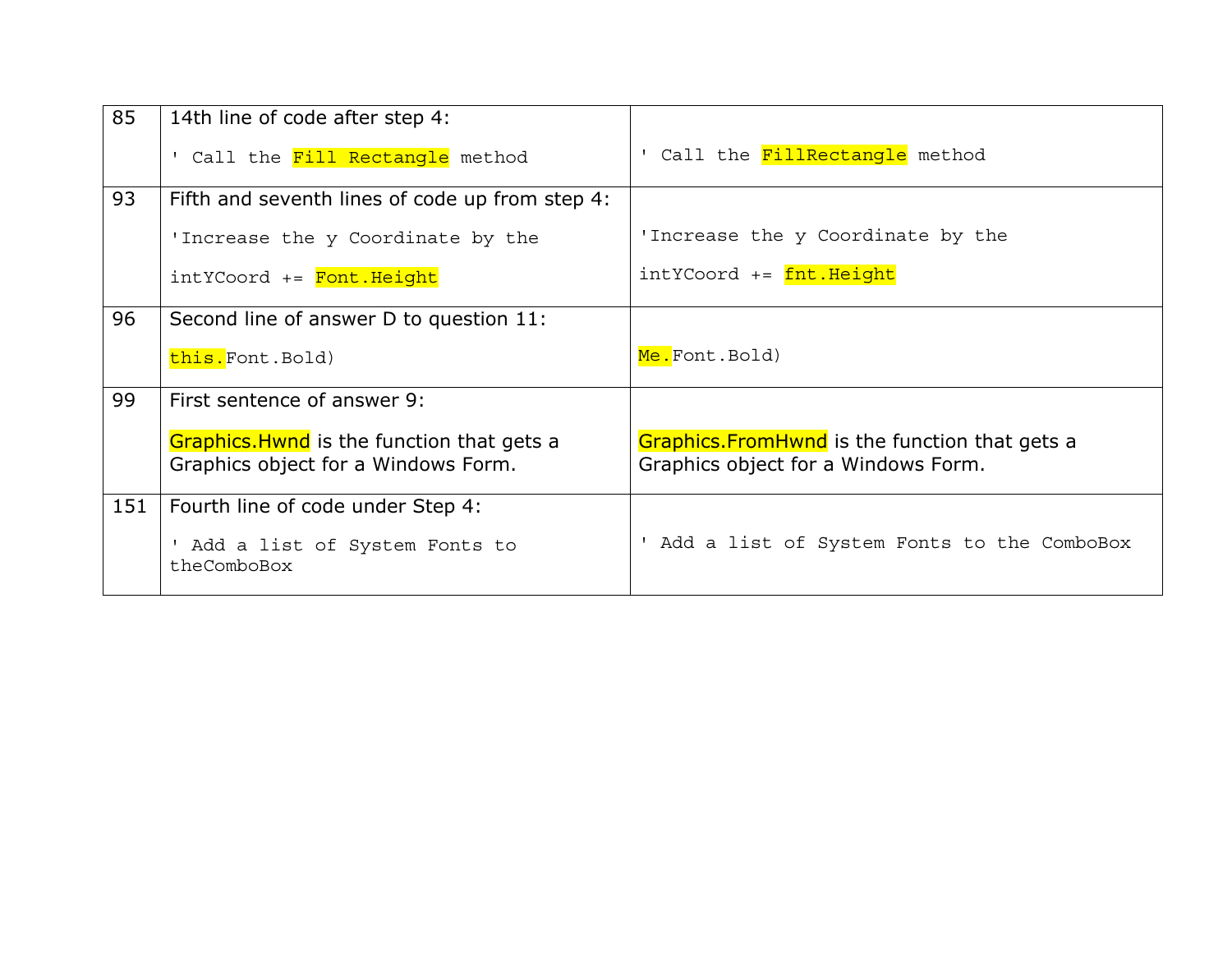| 170 | Replace block of code under Step 4                          | With:                                                                                                                                                                                                                                                                                                                                                                                                                                                                                                                                                                                                                                                                                                                                                                                                                                                                                              |
|-----|-------------------------------------------------------------|----------------------------------------------------------------------------------------------------------------------------------------------------------------------------------------------------------------------------------------------------------------------------------------------------------------------------------------------------------------------------------------------------------------------------------------------------------------------------------------------------------------------------------------------------------------------------------------------------------------------------------------------------------------------------------------------------------------------------------------------------------------------------------------------------------------------------------------------------------------------------------------------------|
|     |                                                             | Private Sub hscr Scroll (ByVal sender As System. Object,<br>ByVal e As System. Windows. Forms. ScrollEventArgs) Handles vscr. Scroll<br>$pbImage.Left = CInt(GetHScrollAdjustment())$<br>End Sub<br>Private Sub vscr_Scroll(ByVal sender As System.Object, _<br>ByVal e As System. Windows. Forms. ScrollEventArgs) Handles vscr. Scroll<br>pbImage.Top = CInt(GetVScrollAdjustment())<br>End Sub<br>Private Function GetHScrollAdjustment () As Double<br>Dim hPos As Double = CDbl (hscr. Value - hscr. Minimum)<br>Dim hDiff As Double = CDbl(hscr.Width - pbImage.Width)<br>'Adjust ticks for scroll thumb width<br>Dim hTicks As Double = CDbl ((hscr. Maximum - hscr. Large Change + 1)<br>hscr. Minimum)<br>GetHScrollAdjustment = $(hDiff / hTicks) * hPos$<br>End Function<br>Private Function GetVScrollAdjustment () As Double<br>Dim vPos As Double = CDbl (vscr.Value - vscr.Minimum) |
|     |                                                             | Dim vDiff As Double = CDbl (vscr. Height - pbImage. Height)<br>'Adjust ticks for scroll thumb height<br>Dim vTicks As Double = CDbl(vscr.Maximum - vscr.Minimum)<br>Get VScrollAdjustment = $(vDiff / vTicks) * vPos$<br>End Function                                                                                                                                                                                                                                                                                                                                                                                                                                                                                                                                                                                                                                                              |
|     |                                                             |                                                                                                                                                                                                                                                                                                                                                                                                                                                                                                                                                                                                                                                                                                                                                                                                                                                                                                    |
| 194 | Sixth line of code in Step 6:                               |                                                                                                                                                                                                                                                                                                                                                                                                                                                                                                                                                                                                                                                                                                                                                                                                                                                                                                    |
|     | ' Check which menu it is and set the<br>appriate help text. | ' Check which menu it is and set the<br>appropriate help text.                                                                                                                                                                                                                                                                                                                                                                                                                                                                                                                                                                                                                                                                                                                                                                                                                                     |
| 229 | Add to the end of Step 2                                    | Set the MultiLine property of txtText to True.                                                                                                                                                                                                                                                                                                                                                                                                                                                                                                                                                                                                                                                                                                                                                                                                                                                     |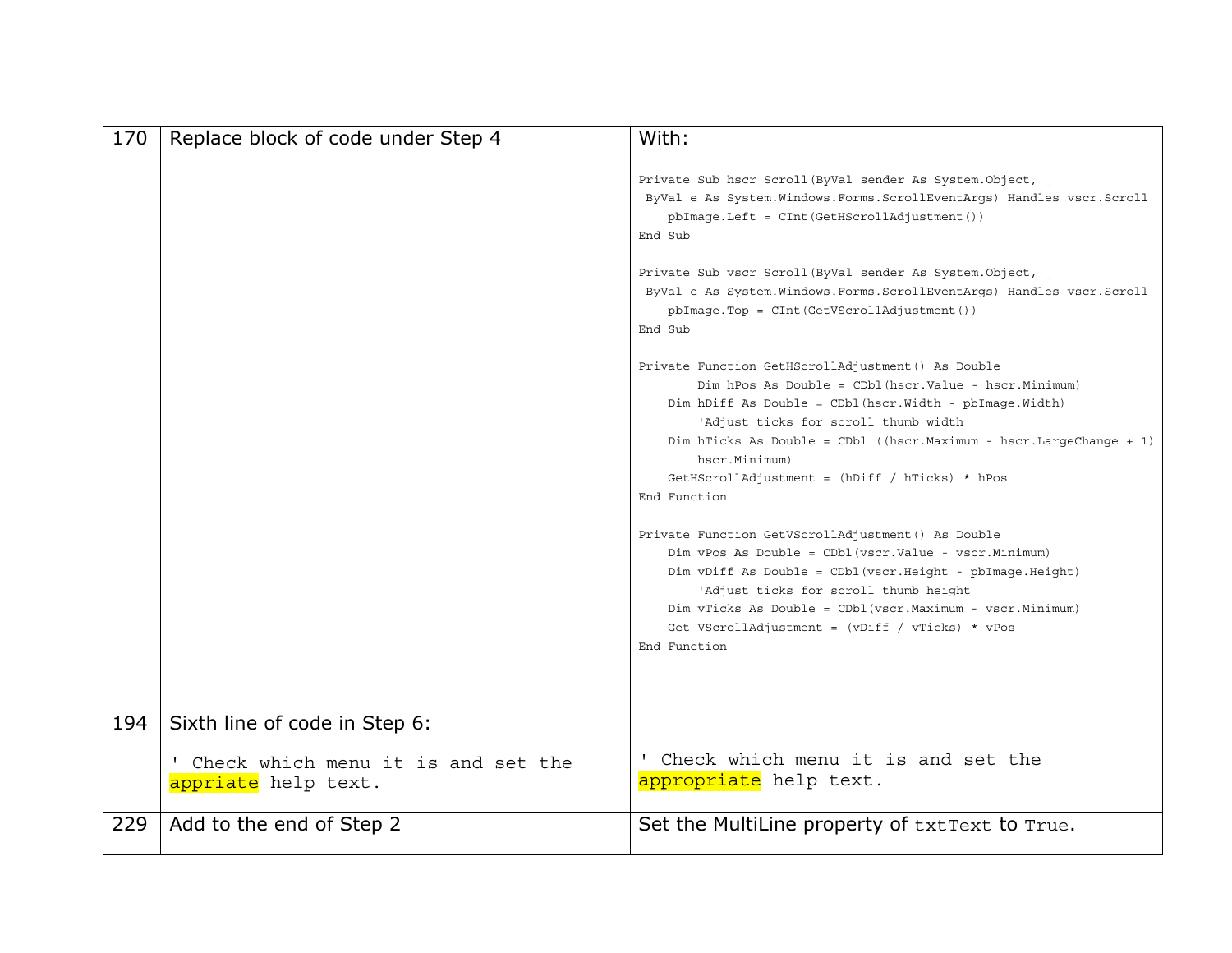| 232 | Last sentence of Step 2:                                                                                                                                                        |                                                                                                                      |
|-----|---------------------------------------------------------------------------------------------------------------------------------------------------------------------------------|----------------------------------------------------------------------------------------------------------------------|
|     | Name the empty Label control IbIResults.                                                                                                                                        | Name the empty Label control <b>IblResult</b> .                                                                      |
| 319 | Second paragraph up from Step By Step; last<br>sentence:<br>You could also create a RESX file into a<br>resources file from the command line by using<br>the following command: | You could also convert a RESX file into a resources file<br>from the command line by using the following<br>command: |
| 319 | Step 1 at bottom of page; first two words:                                                                                                                                      |                                                                                                                      |
|     | Select State                                                                                                                                                                    | Select Start                                                                                                         |
| 343 | Second-to-last code line from the bottom of the<br>page:<br>Me.BindingContext(mdtBound).Position -= 1                                                                           | Me.BindingContext(madtBound).Position -= 1                                                                           |
| 343 | Second-to-last code line above Step 6:                                                                                                                                          |                                                                                                                      |
|     | Me. BindingContext (mdtBound). Position +=1                                                                                                                                     | Me.BindingContext(madtBound).Position +=1                                                                            |
| 433 | Fifth line of code in Step 6:                                                                                                                                                   |                                                                                                                      |
|     | procedure                                                                                                                                                                       | ' procedure                                                                                                          |
| 447 | Add two lines of code between End If and<br>fsOut.Flush(), and align them with<br>fsOut.Flush()                                                                                 | Loop<br>Clean up                                                                                                     |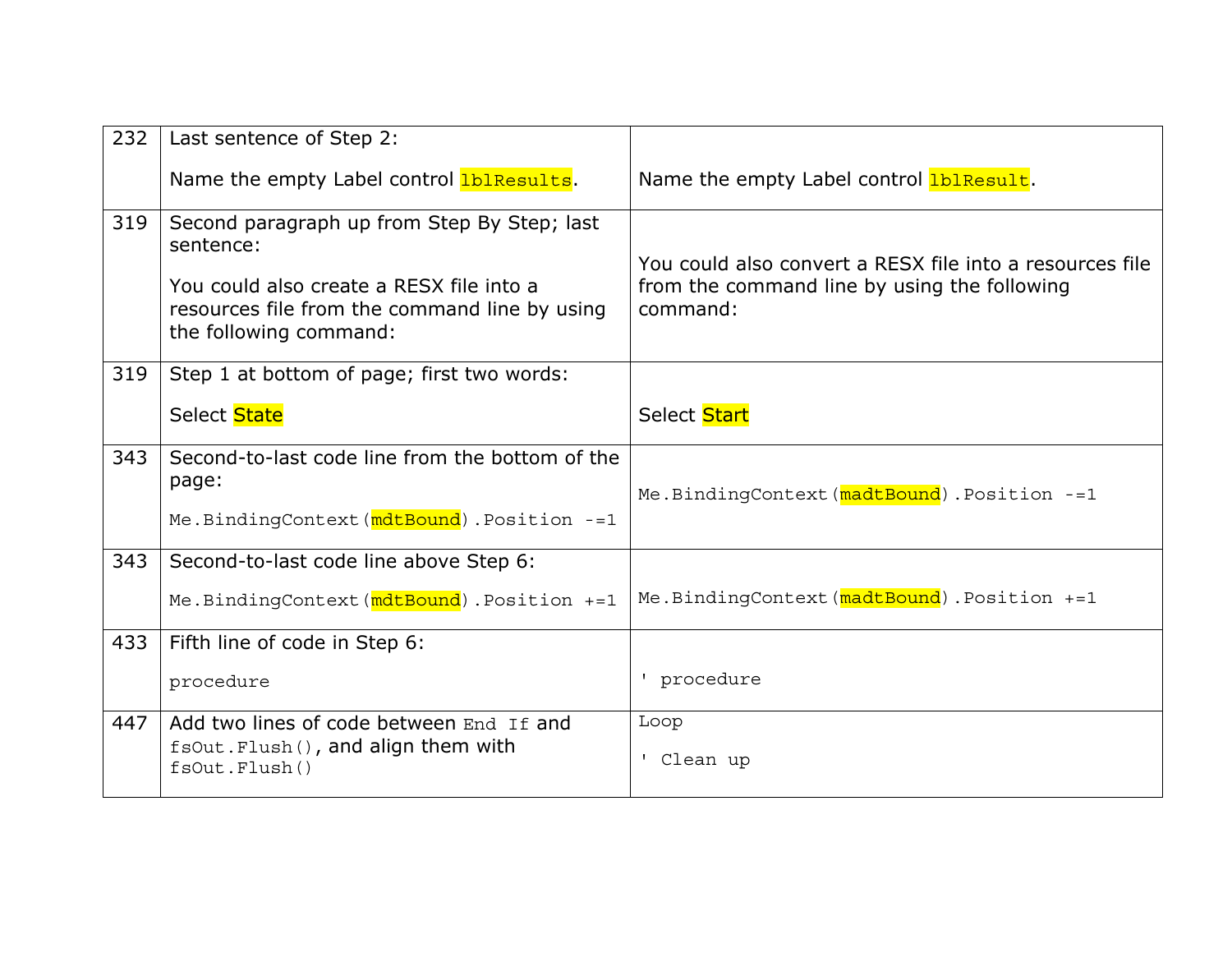| 449 | Code lines 9 and 13 up from Step 5:                                                                                                                                                                                                                        |                                                                                                                                                                                                                                                   |
|-----|------------------------------------------------------------------------------------------------------------------------------------------------------------------------------------------------------------------------------------------------------------|---------------------------------------------------------------------------------------------------------------------------------------------------------------------------------------------------------------------------------------------------|
|     | Dim intBytesRead As Integer = 1                                                                                                                                                                                                                            | Dim intBytesRead As Integer = $-1$                                                                                                                                                                                                                |
|     | FsOut. Write (buf, 0, intBytesRead                                                                                                                                                                                                                         | FsOut. Write (buf, 0, intBytesRead)                                                                                                                                                                                                               |
| 494 | Delete the sixth code line in Step 5 which<br>reads:                                                                                                                                                                                                       |                                                                                                                                                                                                                                                   |
|     | ' Find the specified row and delete it                                                                                                                                                                                                                     |                                                                                                                                                                                                                                                   |
| 587 | Step 3, first sentence:                                                                                                                                                                                                                                    |                                                                                                                                                                                                                                                   |
|     | Double-click the <b>ComboBox</b> control to open the<br>form's module.                                                                                                                                                                                     | Double-click the <b>Button</b> control to open the form's<br>module.                                                                                                                                                                              |
| 642 | Bottom of the page, Selecting a Help Compiler,<br>second paragraph, first sentence:                                                                                                                                                                        |                                                                                                                                                                                                                                                   |
|     | An alternative if you'd like more modern-<br>looking help is HTML Help 2, which is in beta as<br>I write this chapter and should ship some time<br>in 2003.                                                                                                | An alternative if you'd like more modern-looking help<br>is HTML Help 2, which is in beta as I write this chapter<br>and will probably ship some time in the future.                                                                              |
| 647 | Step 5:                                                                                                                                                                                                                                                    |                                                                                                                                                                                                                                                   |
|     | Add a second from to the project. Name this<br>form frmOptions. Set its Text property to<br>Options, its MaximizeButton and<br>MinimizeButton properties to False, its<br>HelpButton property to True, and its<br>FormBorderStyle property to FixedDialog. | Add a second form to the project. Name this form<br>frmOptions. Set its Text property to Options, its<br>MaximizeBox and MinimizeBox properties to False,<br>its HelpButton property to True, and its<br>FormBorderStyle property to FixedDialog. |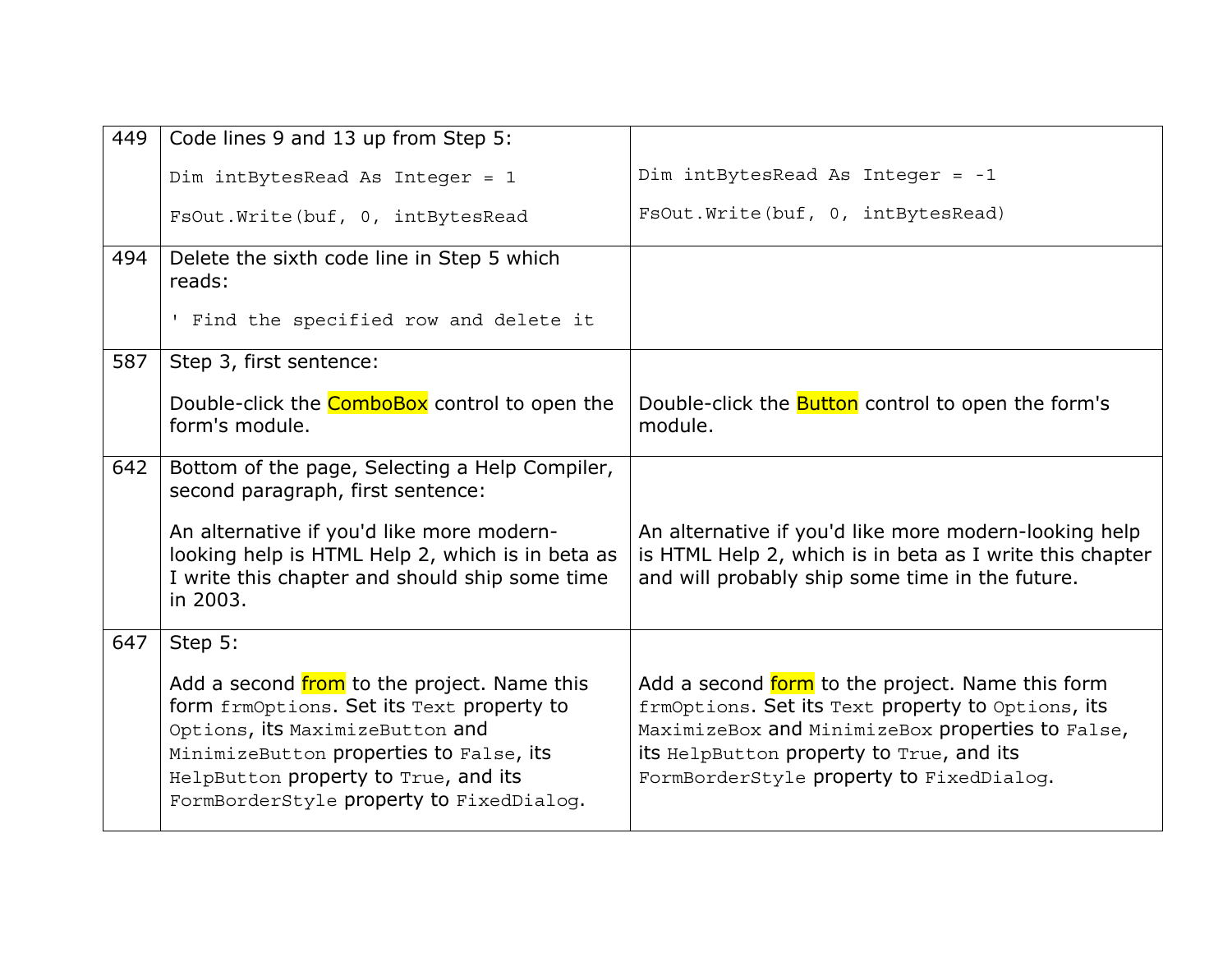| 670 | Tip:                                                                                                                                                                    |                                                                                                                                                                                                                                          |
|-----|-------------------------------------------------------------------------------------------------------------------------------------------------------------------------|------------------------------------------------------------------------------------------------------------------------------------------------------------------------------------------------------------------------------------------|
|     | To display a help button on a form, you must<br>set the form's HelpButton property to True, its<br>MinButton property to False, and its MaxButton<br>property to False. | To display a help button on a form, you must set the<br>form's HelpButton property to True, its MinimizeBox<br>property to False, and its MaximizeBox property to<br>False.                                                              |
| 672 | AutomaticDelay bullet at top of page, last<br>word:<br>AutoDelay                                                                                                        | AutomaticDelay                                                                                                                                                                                                                           |
| 683 | Step 6, add line of code to top of code listing:                                                                                                                        | Imports System. Runtime. Interops                                                                                                                                                                                                        |
| 766 | Fourth line of code in No. 4:                                                                                                                                           |                                                                                                                                                                                                                                          |
|     | ' Add <mark>a</mark> event log listener to the<br>Listeners collection                                                                                                  | ' Add an event log listener to the Listeners<br>collection                                                                                                                                                                               |
| 786 | Exercise 12.2, add right below Estimated Time:<br>30 minutes:                                                                                                           | Note: Debugging SQL Server stored procedures<br>requires the Enterprise Developer or Enterprise<br>Architect version of Visual Studio.NET. If you are<br>using the Professional version, you won't be able to<br>complete this exercise. |
| 849 | Top of page, last sentence before No. 9:                                                                                                                                |                                                                                                                                                                                                                                          |
|     | Set the value property to<br>[CommonFilesFolder]RandNumCorp/, where<br>CommonFilesFolder is where the assembly file<br>copy is stored.                                  | Set the Value property to<br>[CommonFilesFolder]RandNumCorp/                                                                                                                                                                             |
|     | 1031 No. 59, in A, B, C, and D                                                                                                                                          | Should be:                                                                                                                                                                                                                               |
|     | MinButton and MaxButton                                                                                                                                                 | MinimizeBox and Maximize box                                                                                                                                                                                                             |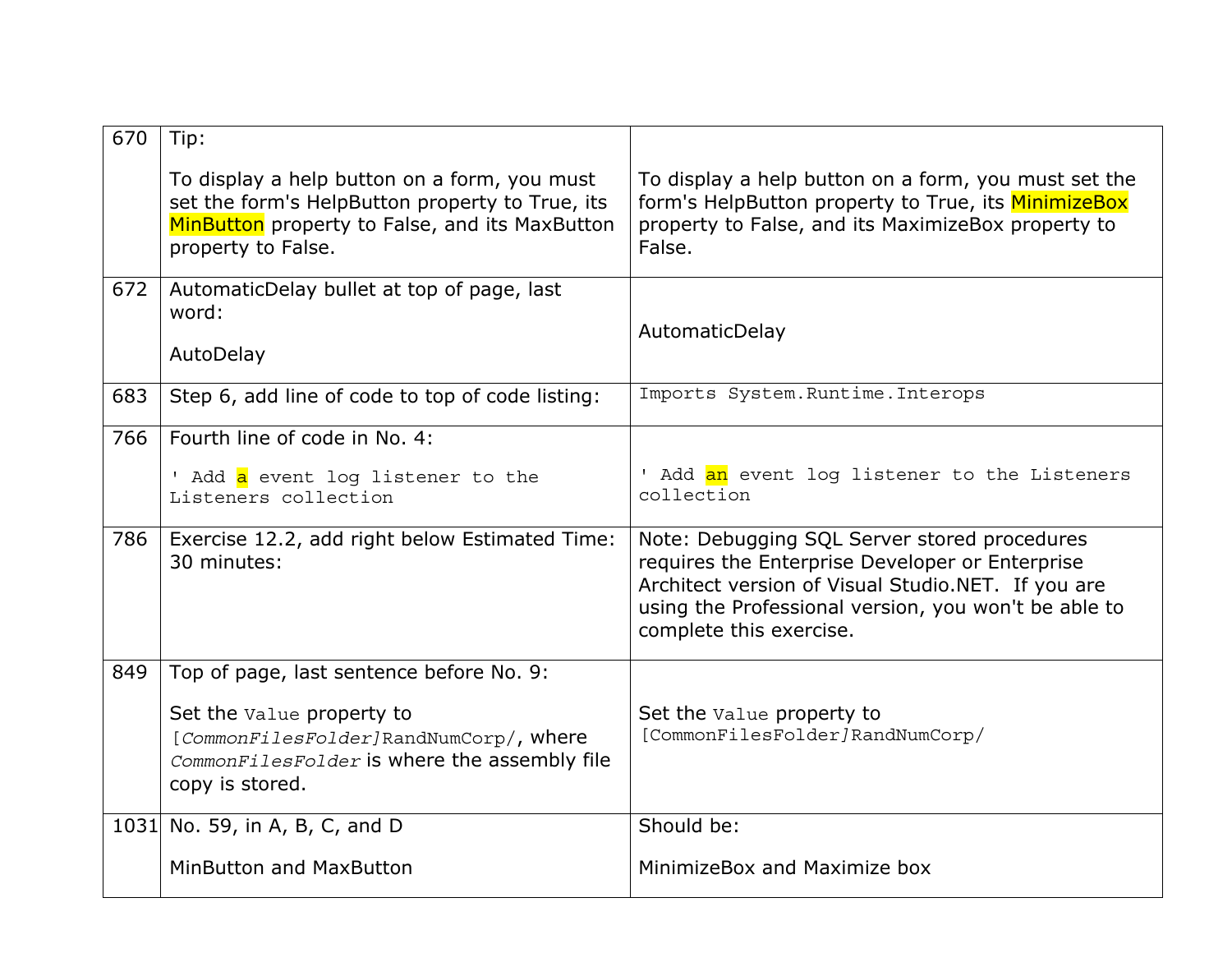| 1039 No. 75:                   |    |
|--------------------------------|----|
| $\overline{\phantom{0}}$<br>J. | υ. |

## **Third printing corrections**

| 96  | Question 11, Answer choices A and B:                                                                                                                                                                |                                                                                                                                                                                                    |
|-----|-----------------------------------------------------------------------------------------------------------------------------------------------------------------------------------------------------|----------------------------------------------------------------------------------------------------------------------------------------------------------------------------------------------------|
|     | A. Me. Font. Bold = $true$                                                                                                                                                                          | A. Me. Font. Bold = $True$                                                                                                                                                                         |
|     | B. Me. Font $=$ new Font (Me. Font,                                                                                                                                                                 | B. Me.Font = $New$ Font(Me.Font,                                                                                                                                                                   |
| 99  | Question 15                                                                                                                                                                                         |                                                                                                                                                                                                    |
|     | C. GraphicsPath class belongs to<br>System.Drawing.Drawing2D namespace. This<br>namespace must be included with an Imports<br>directive to uniquely identify GraphicsPath class<br>in your program. | C. GraphicsPath class belongs to<br>System.Drawing.Drawing2D namespace. The<br>namespace must be included with an Imports<br>directive to uniquely identify GraphicsPath class in<br>your program. |
| 202 | Step 5, last sentence                                                                                                                                                                               |                                                                                                                                                                                                    |
|     | Add an OpenFile Dialog component named<br>dlgOpen to this form.                                                                                                                                     | Add an OpenFile Dialog component named<br>dlgOpenFile to this form.                                                                                                                                |
| 429 | Third set of code on the page:                                                                                                                                                                      |                                                                                                                                                                                                    |
|     | <b>UPDATE Products</b><br>SET Discontinued = 1<br>FROM Suppliers INNER JOIN Products<br>ON Suppliers. SupplierID = Products. <b>Supplie</b><br>WHERE Suppliers.Country = 'Italy'                    | <b>UPDATE Products</b><br>SET Discontinued = $1$<br>FROM Suppliers INNER JOIN Products<br>ON Suppliers. SupplierID = Products. SupplierID<br>WHERE Suppliers.Country = 'Italy'                     |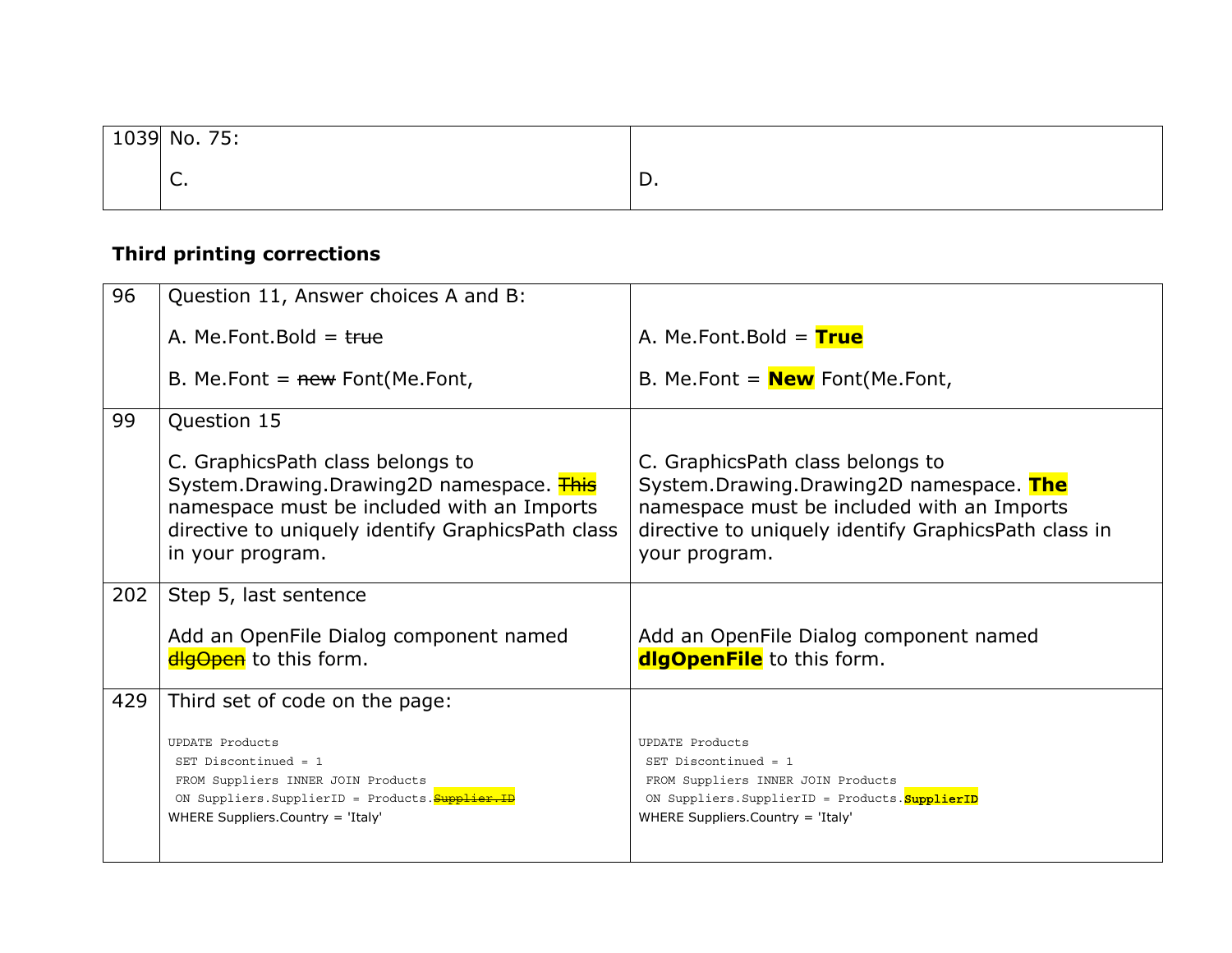| 447 | Step 4, code line 6 from the end:            |                                                                                                                                  |
|-----|----------------------------------------------|----------------------------------------------------------------------------------------------------------------------------------|
|     | ' <del>clean</del> up                        | ' <mark>Clean</mark> up                                                                                                          |
| 642 | Note added to the page:                      |                                                                                                                                  |
|     |                                              | In February 2003, Microsoft announced it was<br>discontinuing the HTML Help 2.0 compiler and would<br>no longer be releasing it. |
| 696 | Last line on the page:                       |                                                                                                                                  |
|     | Dim intCurrentY As Integer = $\theta$        | Dim intCurrentY As Integer = e.MarginBounds.Top                                                                                  |
| 697 | Line 5 from the top:                         |                                                                                                                                  |
|     | Brushes.Black, $0, \text{intCurrentY}$ )     | Brushes.Black, e.MarginBounds.Left,<br>intCurrentY)                                                                              |
| 698 | 6th code line from the bottom:               |                                                                                                                                  |
|     | Dim intCurrentY As Integer = $\theta$        | Dim intCurrentY As Integer = $e$ .MarginBounds.Top<br>Reset the line counter<br>$mintLines = 0$                                  |
|     | Last line on the page:                       |                                                                                                                                  |
|     | If intCurrentY <= e.MarginBounds.Height Then | If intCurrentY <= e.MarginBounds.Height<br>+ e.MarginBounds.Top Then                                                             |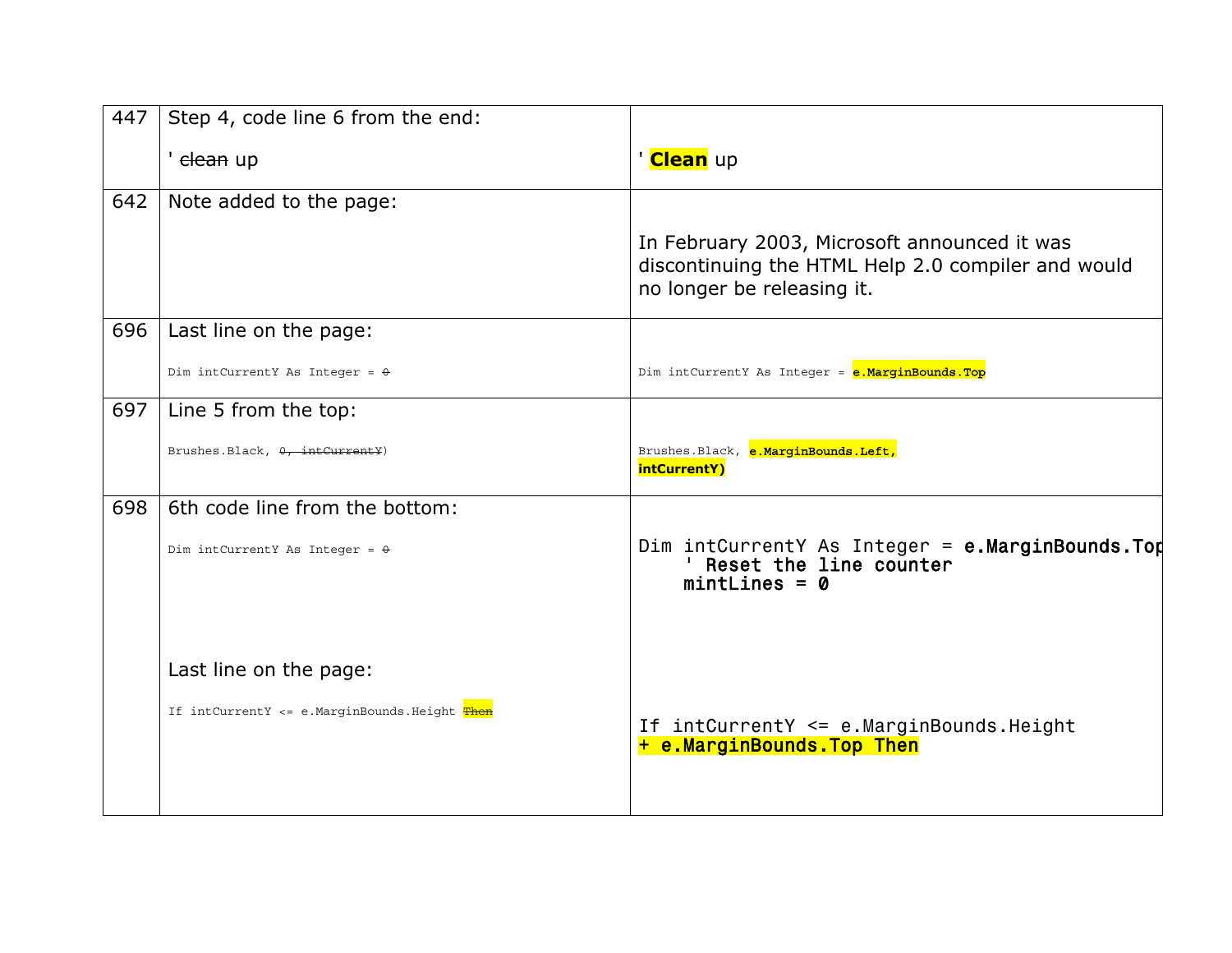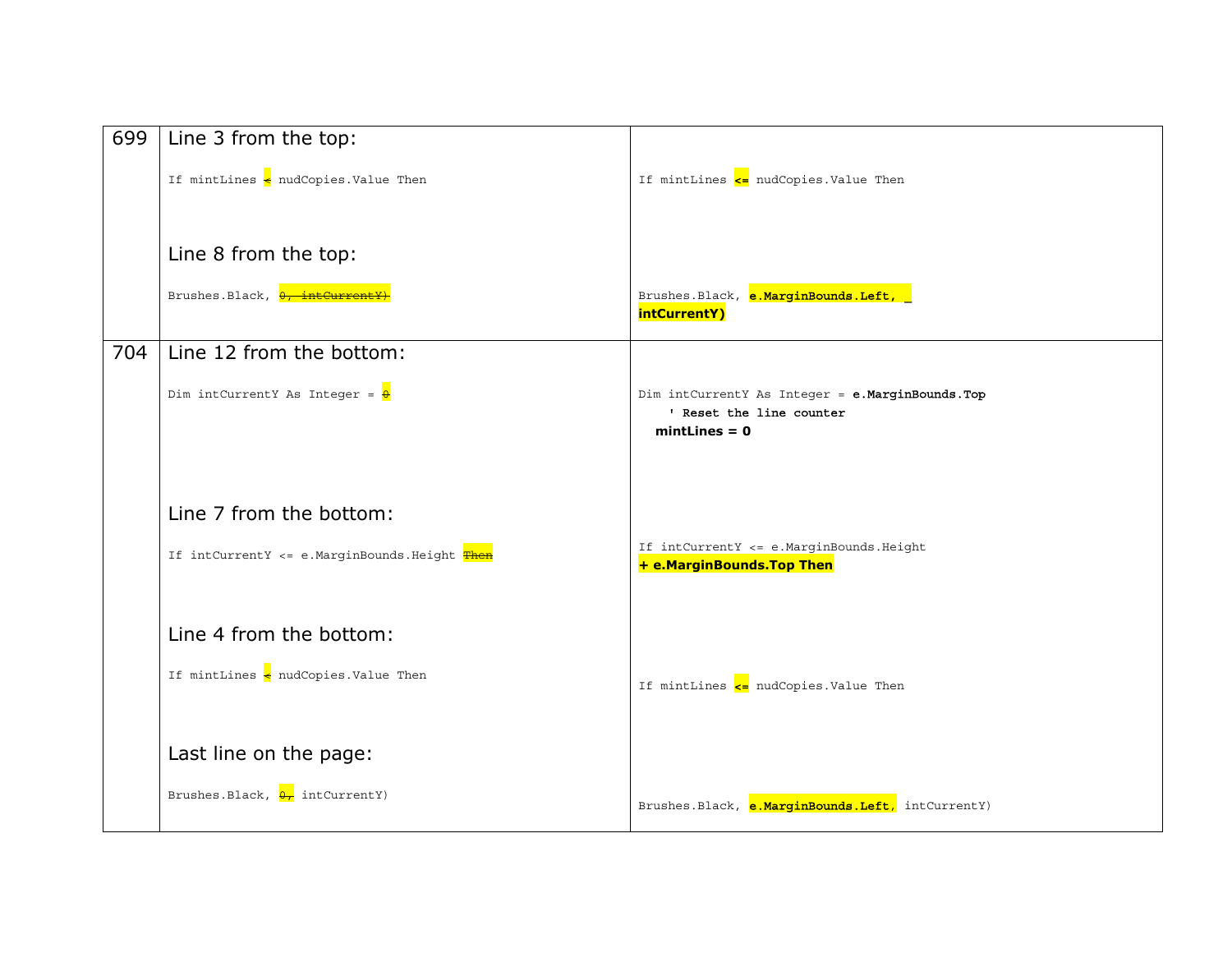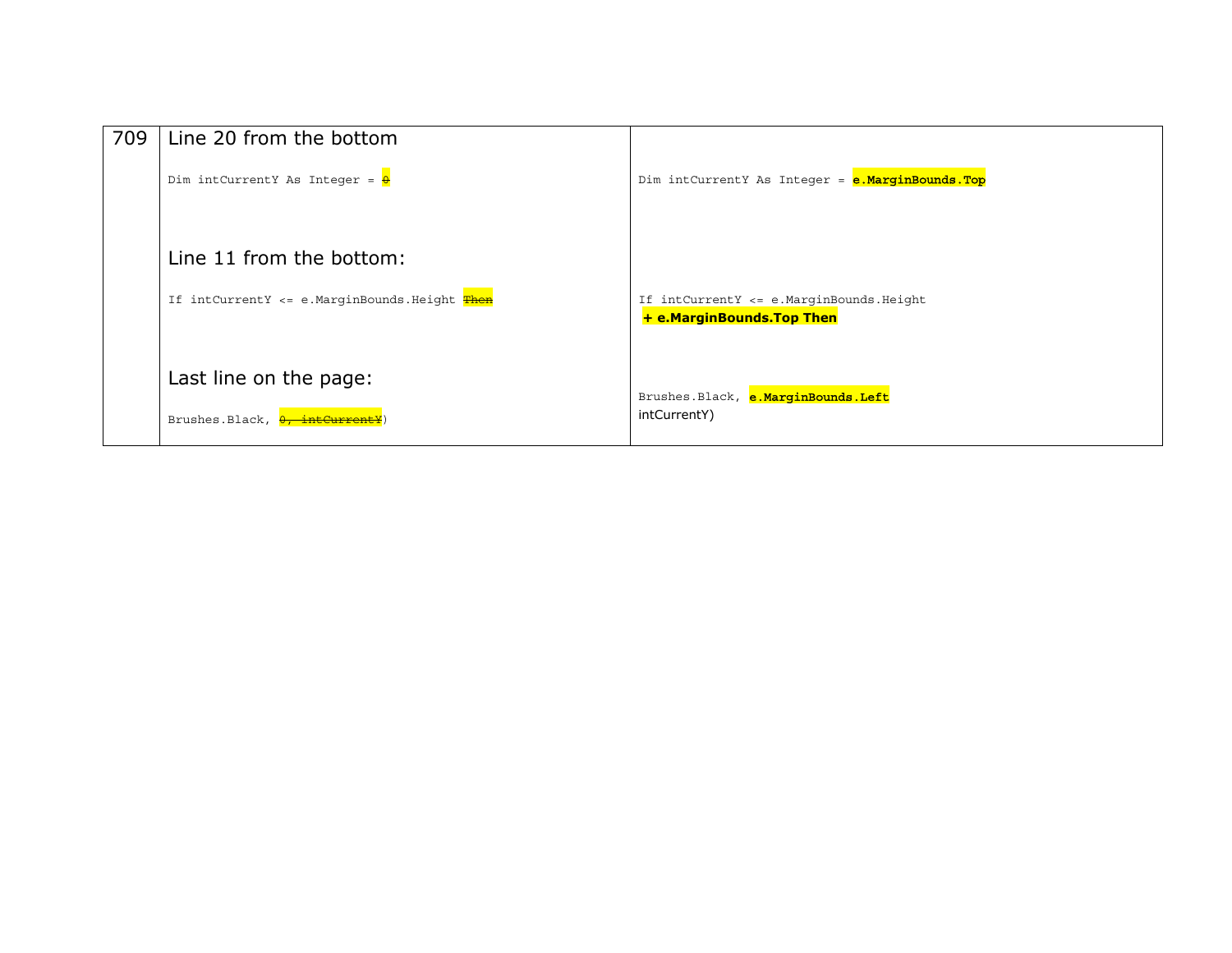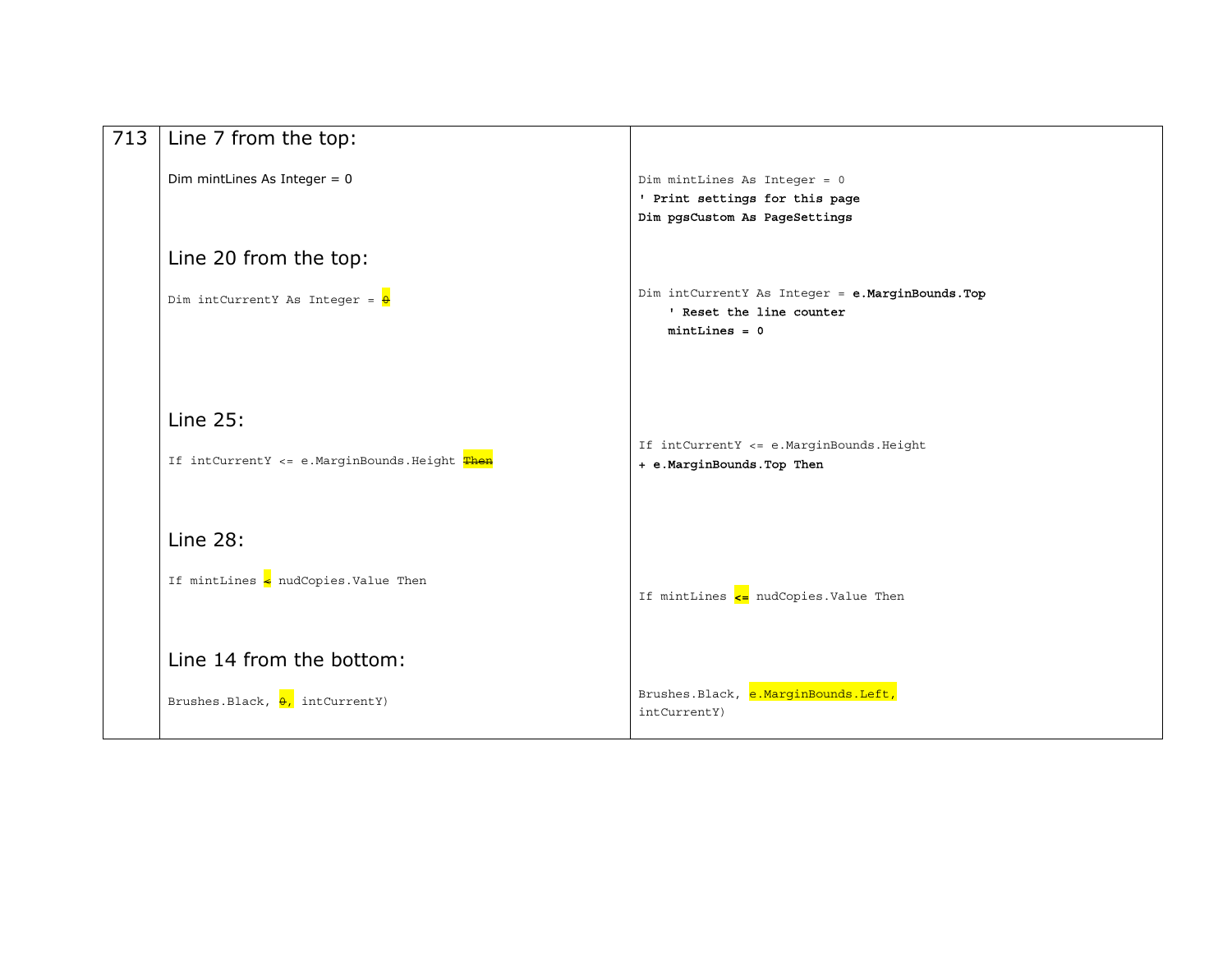| 714 | Code section above step 6:                                                                                                                                                                                                                                                                                      |                                                                                                                                                                                                                                                                                                                          |
|-----|-----------------------------------------------------------------------------------------------------------------------------------------------------------------------------------------------------------------------------------------------------------------------------------------------------------------|--------------------------------------------------------------------------------------------------------------------------------------------------------------------------------------------------------------------------------------------------------------------------------------------------------------------------|
|     | Private Sub btnPageSetup Click(<br>ByVal sender As System. Object,<br>ByVal e As System. EventArgs) Handles btnPageSetup. Click<br>' Create a PageSettings object and send it to the dialog<br>Dim pgsCustom As PageSettings = New PageSettings()<br>PageSetupDialog1.PageSettings = pgsCustom<br>$\sim$ $\sim$ | Private Sub btnPageSetup Click (<br>ByVal sender As System. Object,<br>ByVal e As System. EventArgs) Handles btnPageSetup. Click<br>' Create a PageSettings object if this is the first time in<br>If pgsCustom Is Nothing Then<br>pgsCustom = New PageSettings()<br>End If<br>PageSetupDialog1.PageSettings = pgsCustom |
| 716 | Step 5, line 6:                                                                                                                                                                                                                                                                                                 |                                                                                                                                                                                                                                                                                                                          |
|     | Dim mintLines As Integer = 0                                                                                                                                                                                                                                                                                    | Dim mintLines As Integer = 0<br>' Print settings for this page<br><b>Dim pgsCustom As PageSettings</b>                                                                                                                                                                                                                   |
|     | Line 19:                                                                                                                                                                                                                                                                                                        |                                                                                                                                                                                                                                                                                                                          |
|     | Dim intCurrentY As Integer = $\frac{1}{\theta}$                                                                                                                                                                                                                                                                 | Dim intCurrentY As Integer = e.MarginBounds.Top<br>' Reset the line counter<br>$minutes = 0$                                                                                                                                                                                                                             |
|     | Line $24$ :                                                                                                                                                                                                                                                                                                     |                                                                                                                                                                                                                                                                                                                          |
|     | If intCurrentY <= e.MarginBounds.Height Then                                                                                                                                                                                                                                                                    | If intCurrentY <= e.MarginBounds.Height<br>+ e.MarginBounds.Top Then                                                                                                                                                                                                                                                     |
|     | Line 13 from the bottom:<br>Brushes.Black, $\theta$ , intCurrentY)                                                                                                                                                                                                                                              | Brushes.Black, e.MarginBounds.Left<br>intCurrentY)                                                                                                                                                                                                                                                                       |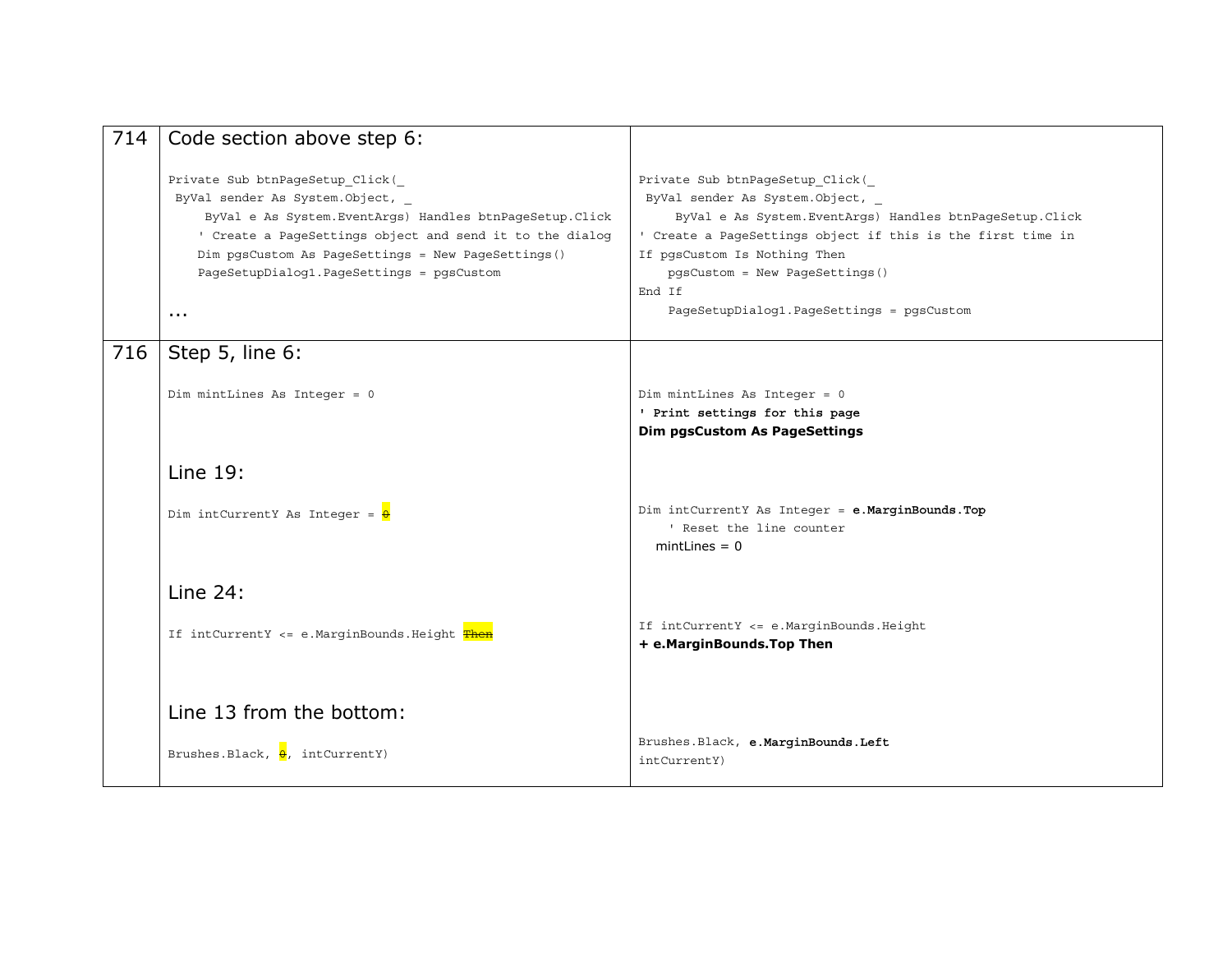| 717 | Line $19:$                                                                                                                                                                                                                                                             |                                                                                                                                                                                                                                                                  |
|-----|------------------------------------------------------------------------------------------------------------------------------------------------------------------------------------------------------------------------------------------------------------------------|------------------------------------------------------------------------------------------------------------------------------------------------------------------------------------------------------------------------------------------------------------------|
|     | Private Sub btnPageSetup Click (<br>ByVal sender As System. Object, _<br>ByVal e As System. EventArqs) Handles btnPaqeSetup. Click<br><del>Create a PageSettings object and send it to the</del><br><del>dialog</del><br>Dim pasCustom As PageSettings = New PageSetti | Private Sub btnPageSetup Click (<br>ByVal sender As System.Object,<br>ByVal e As System. EventArqs) Handles btnPaqeSetup. Click<br>' Create a PageSettings object if this is the first time in<br>If pgsCustom Is Nothing Then<br>pgsCustom = New PageSettings() |
| 719 | Step 5, code line 6:                                                                                                                                                                                                                                                   |                                                                                                                                                                                                                                                                  |
|     | Dim mintLines As Integer = 0                                                                                                                                                                                                                                           | Dim mintLines As Integer = 0<br>' Print settings for this page<br>Dim pqsCustom As PaqeSettings                                                                                                                                                                  |
|     | Line 3 from the bottom:                                                                                                                                                                                                                                                |                                                                                                                                                                                                                                                                  |
|     | Dim intCurrentY As Integer = $\theta$                                                                                                                                                                                                                                  | Dim intCurrentY As Integer = e.MarginBounds.Top<br>' Reset the line counter<br>$minlines = 0$                                                                                                                                                                    |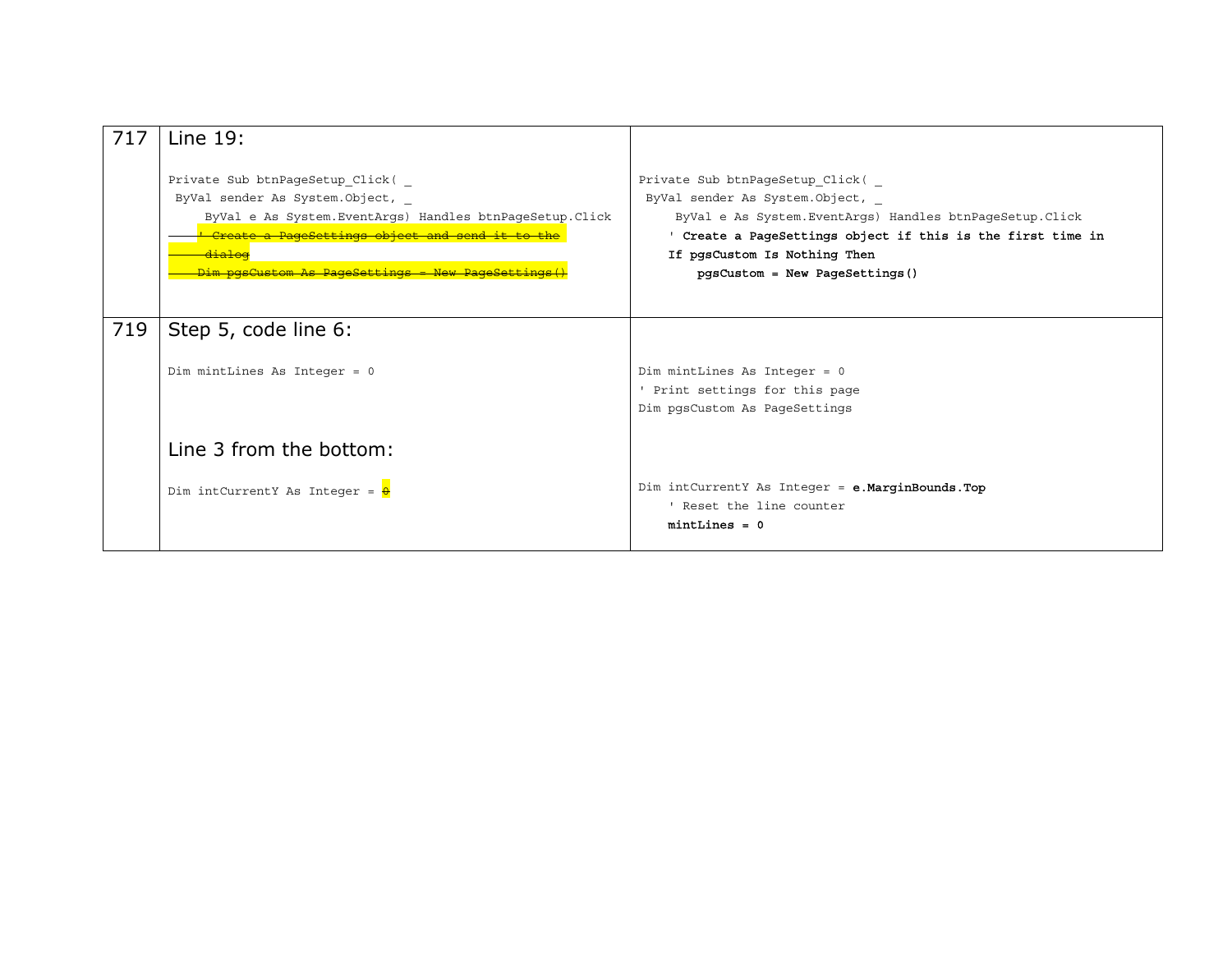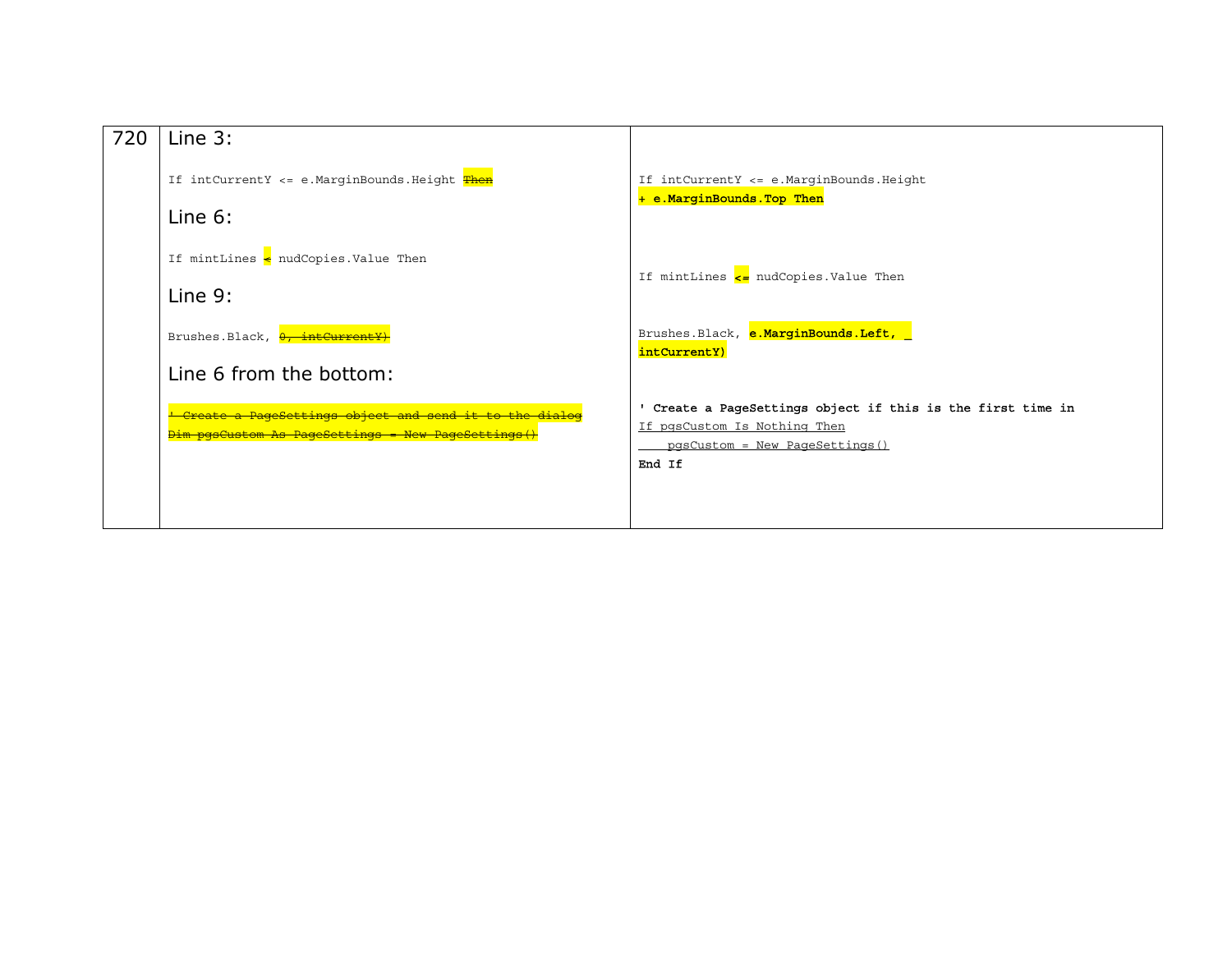| 723 | Line 6 of code:                                                                                                                                                                                                                                                          |                                                                                                                                                                                                                                                                   |
|-----|--------------------------------------------------------------------------------------------------------------------------------------------------------------------------------------------------------------------------------------------------------------------------|-------------------------------------------------------------------------------------------------------------------------------------------------------------------------------------------------------------------------------------------------------------------|
|     | Dim mintLines As Integer = 0                                                                                                                                                                                                                                             | Dim mintLines As Integer = 0<br>' Print settings for this page<br>Dim pgsCustom As PageSettings                                                                                                                                                                   |
|     | Line 19:                                                                                                                                                                                                                                                                 |                                                                                                                                                                                                                                                                   |
|     | Dim intCurrentY As Integer = 0                                                                                                                                                                                                                                           | Dim intCurrentY As Integer = e.MarginBounds.Top<br>' Reset the line counter<br>$mintLines = 0$                                                                                                                                                                    |
|     | Line $24$ :                                                                                                                                                                                                                                                              |                                                                                                                                                                                                                                                                   |
|     | If intCurrentY <= e.MarginBounds.Height Then                                                                                                                                                                                                                             | If intCurrentY <= e.MarginBounds.Height<br>+ e.MarginBounds.Top Then                                                                                                                                                                                              |
|     | <b>Line 27:</b>                                                                                                                                                                                                                                                          |                                                                                                                                                                                                                                                                   |
|     | If mintLines $\triangleleft$ nudCopies. Value Then                                                                                                                                                                                                                       | If mintLines $\leq$ nudCopies. Value Then                                                                                                                                                                                                                         |
|     | Line 32:                                                                                                                                                                                                                                                                 |                                                                                                                                                                                                                                                                   |
|     | Brushes.Black, <b>0, intCurre</b>                                                                                                                                                                                                                                        | Brushes.Black, e.MarginBounds.Left,<br>intCurrentY)                                                                                                                                                                                                               |
| 724 | Middle of page:                                                                                                                                                                                                                                                          |                                                                                                                                                                                                                                                                   |
|     | Private Sub btnPageSetup Click (<br>ByVal sender As System. Object, _<br>ByVal e As System. EventArgs) Handles btnPageSetup. Click<br>' Create a PageSettings object and send it to the<br>dialog<br>Dim pgsCustom As PageSettings = New PageSettings()<br>$\sim$ $\sim$ | Private Sub btnPageSetup Click (<br>ByVal sender As System. Object,<br>ByVal e As System. EventArgs) Handles btnPageSetup. Click<br>' Create a PageSettings object if this is the first time in<br>If pgsCustom Is Nothing Then<br>pgsCustom = New PageSettings() |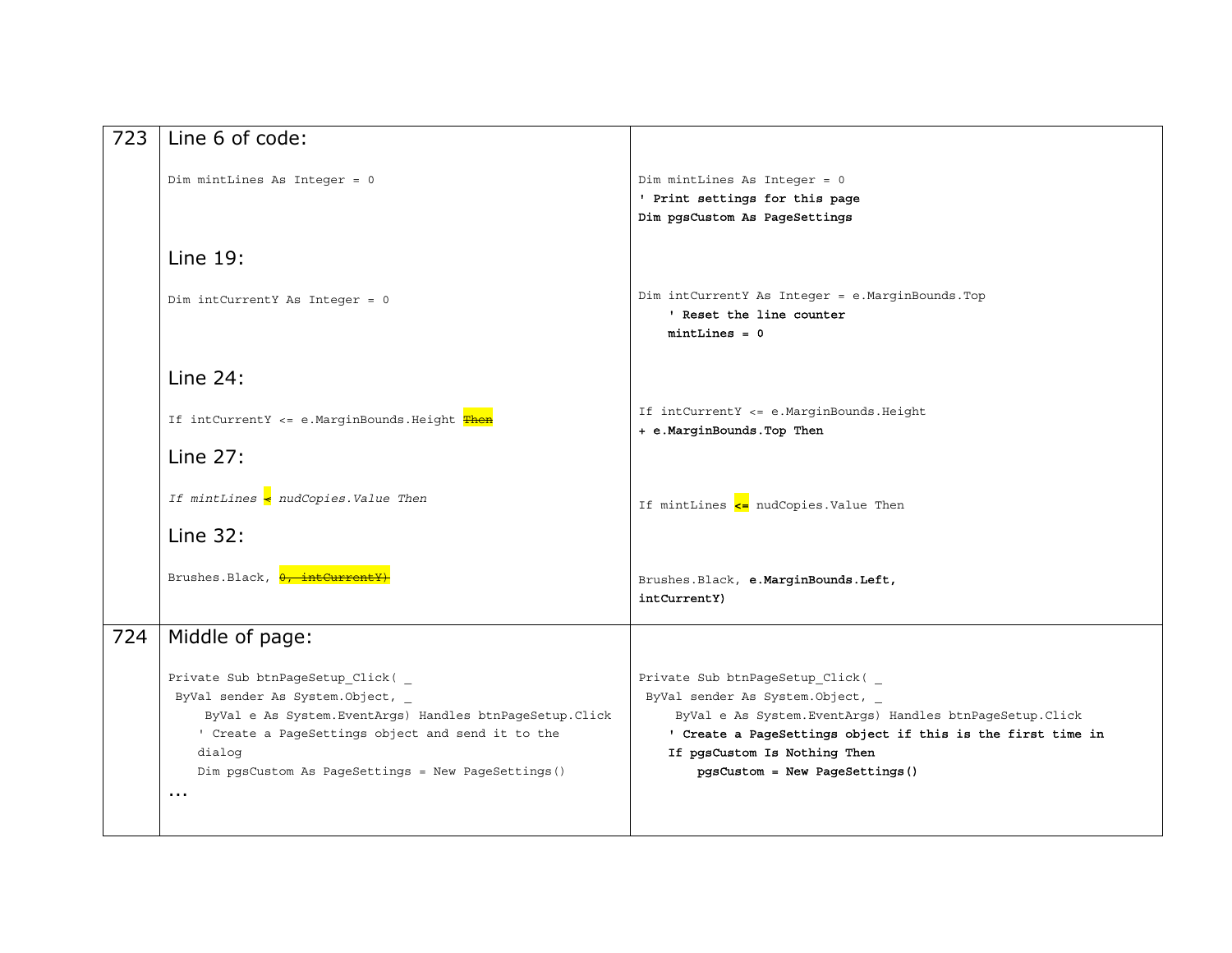| 727 | Question 5, code line 10:                       |                                                                                                       |
|-----|-------------------------------------------------|-------------------------------------------------------------------------------------------------------|
|     | Dim mintRowsPrinted As Integer = 0              | Dim mintRowsPrinted As Integer = 0<br>' Print settings for this page<br>Dim pgsCustom As PageSettings |
| 728 | Left column, line 3:                            |                                                                                                       |
|     | Dim intCurrentY As Integer = $\frac{1}{\theta}$ | Dim intCurrentY As Integer = e.MarginBounds.Top                                                       |
|     | Line 25:                                        |                                                                                                       |
|     | e.MarginBounds.Height Then                      | e.MarginBounds.Height + e.MarginBounds.Top Then                                                       |
| 729 | Step 4, code line 6:                            |                                                                                                       |
|     | Dim mintLines As Integer = 0                    | Dim mintLines As Integer = 0<br>' Print settings for this page<br>Dim pgsCustom As PageSettings       |
| 730 | Left column, line 11:                           |                                                                                                       |
|     | Dim intCurrentY As Integer = $\theta$           | Dim intCurrentY As Integer = e.MarginBounds.Top<br>' Reset the line counter<br>$minlines = 0$         |
|     | Line 17:                                        |                                                                                                       |
|     | e.MarginBounds.Height Then                      | e. MarginBounds. Height + e. MarginBounds. Top Then                                                   |
|     | Line 17 from the bottom:                        |                                                                                                       |
|     | Brushes.Black, $\frac{1}{\theta}$ , _           | Brushes.Black, e.MarginBounds.Left _                                                                  |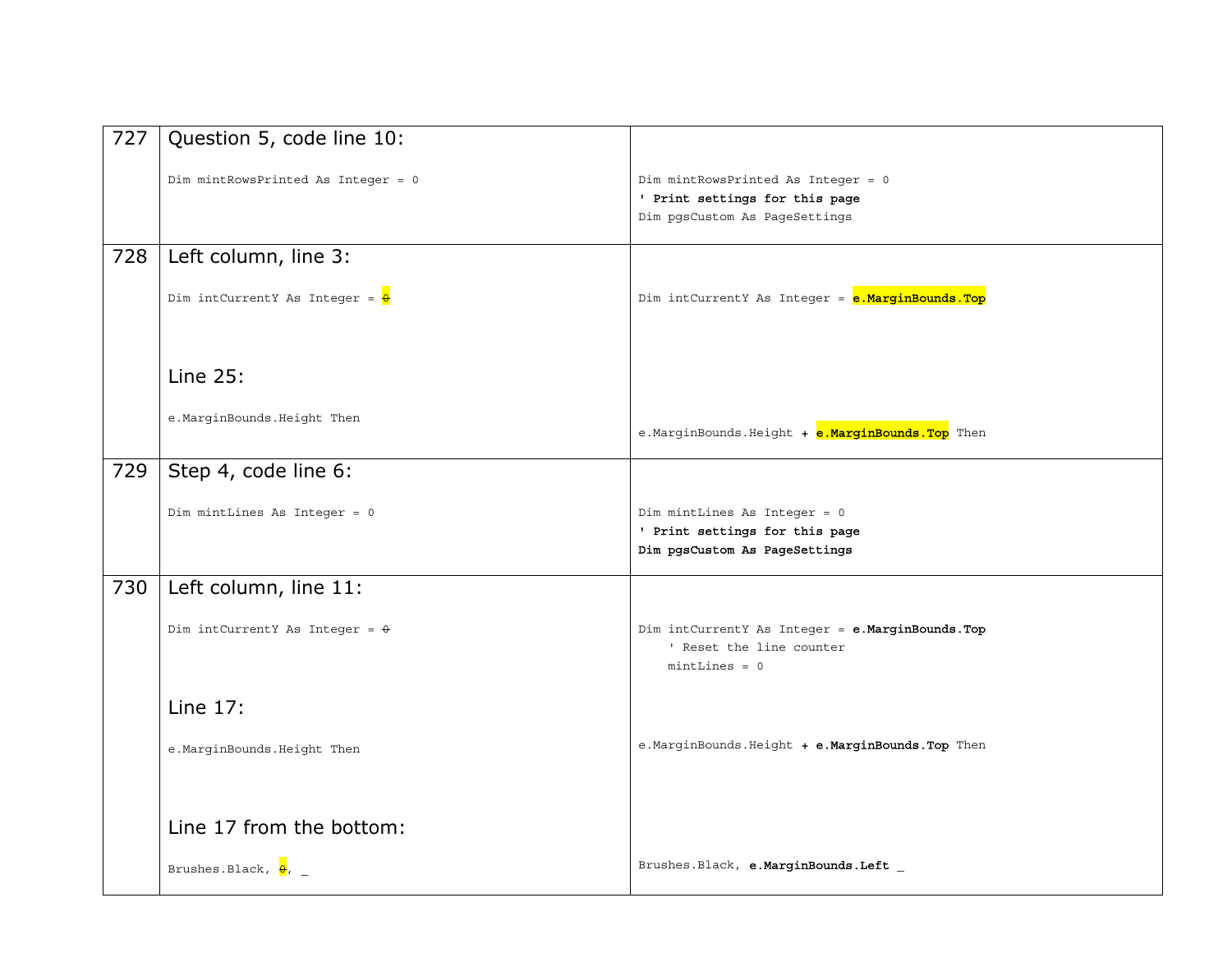| 731 | Exam Question 1, code line 12 from the<br>bottom:<br>If mintLines $\leftarrow$                                                                                          | If mintLines <=                                                                                                         |
|-----|-------------------------------------------------------------------------------------------------------------------------------------------------------------------------|-------------------------------------------------------------------------------------------------------------------------|
| 862 | Line $24$ :                                                                                                                                                             |                                                                                                                         |
|     | "ngen.exe", """" & strArgs <mark>&amp; " """")</mark>                                                                                                                   | "ngen.exe", """" & strArgs <mark>&amp; """")</mark>                                                                     |
| 889 | Step 3, right column:                                                                                                                                                   |                                                                                                                         |
|     | Download the setup.exe bootstrapper sample<br>from<br>http://msdn.microsoft.com/downloads/samp<br><del>le.asp?url=/msdn</del><br>files/027/001/830/msdncompositedoc.xml | Download the setup.exe bootstrapper sample from<br>http://msdn.microsoft.com/vstudio/downloads/to<br>ols/bootstrapper/. |

### **Fourth printing corrections**

| 53 | Last paragraph, second sentence:            |                                           |
|----|---------------------------------------------|-------------------------------------------|
|    | specify the runtime behavior                | specify the <b>design-time</b> behavior   |
| 91 | Step 6, 11th, 12th, and 13th lines of code: |                                           |
|    | sbText.Remove(<br>sbText.Length -           | $sbText.Remove($<br>sbText.Length - 1, 1) |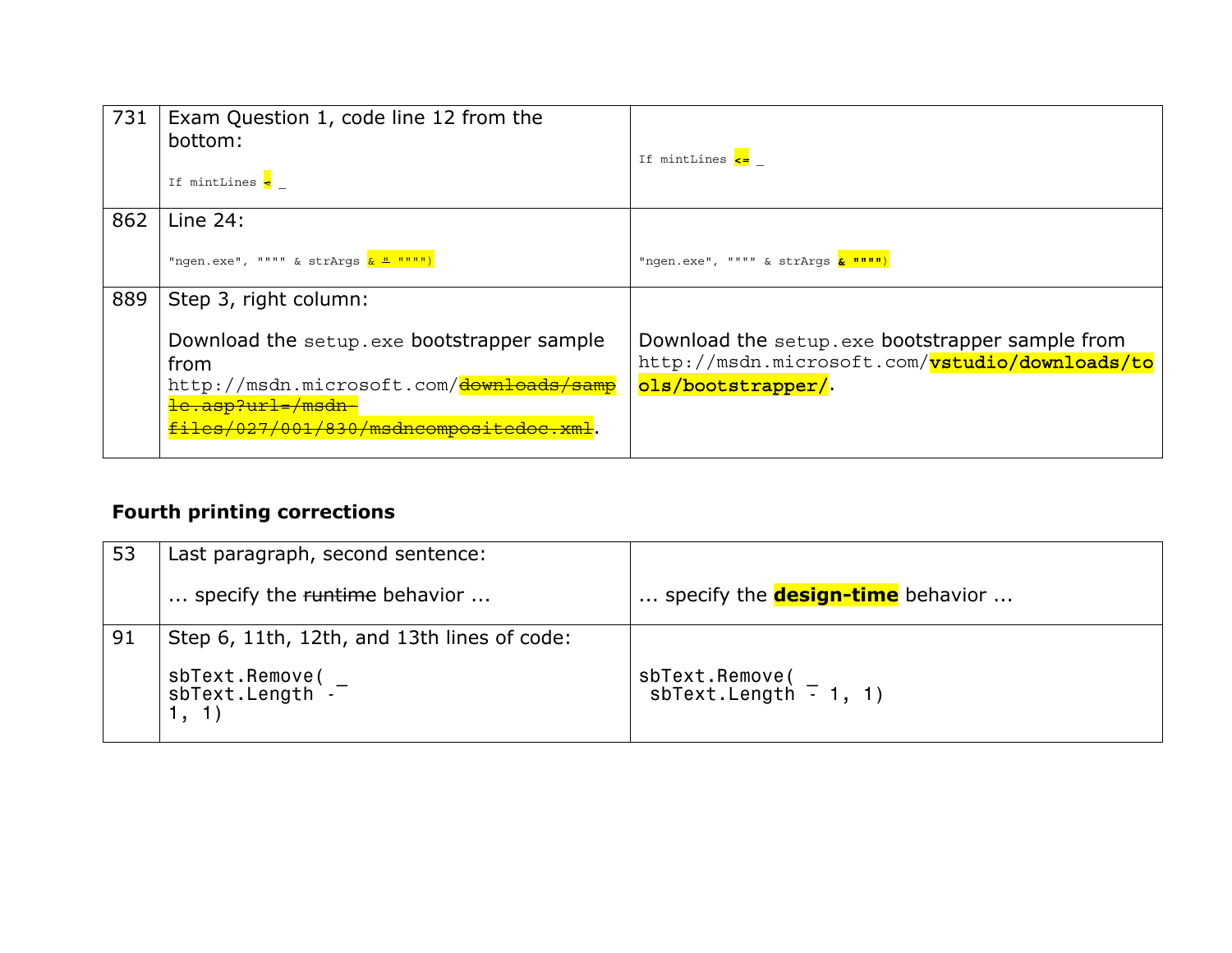| 107 | Step 3, seventh line of code:                                                                                                              |                                                                                                                             |
|-----|--------------------------------------------------------------------------------------------------------------------------------------------|-----------------------------------------------------------------------------------------------------------------------------|
|     | apecify the form's size                                                                                                                    | ' specify the form's size                                                                                                   |
| 397 | Question 12, first sentence:                                                                                                               |                                                                                                                             |
|     | Select the SqlDataAdapter <sup>4</sup> object.                                                                                             | Select the SqlDataAdapter2 object.                                                                                          |
| 447 | Step 4, eighth through 12th code lines from the<br>end:                                                                                    |                                                                                                                             |
|     | Do While $b > -1$<br>$b = f\sin, \text{ReadByte}()$<br>If $b > -1$ Then<br>fsOut.WriteByte(Ctype<br>$(b, Byte)$ )<br>End If                | Do While $b > -1$<br>$b = f\sin, \text{ReadByte}()$<br>If $b > -1$ Then<br>fsOut.WriteByte(Ctype (b,<br>$Byte)$ )<br>End If |
| 449 | Step 4, 15th and 16 lines of code from the<br>bottom:<br>Copy all date from in to out, using a<br>4K<br>buffer                             | ' Copy all date from in to out, using a 4K<br>buffer                                                                        |
| 449 | Step 4, eighth through 10th lines of code from<br>the bottom:<br>If $intBytesRead > 0$ Then<br>fsOut.Write(buf, 0, intBytesRead)<br>End If | If $intBytesRead > 0$ Then<br>fsOut.Write(buf, 0, intBytesRead)<br>End If                                                   |
| 504 | Delete final two lines on page:<br>Dim tnodWorking As TreeNode<br>Dim tnodAttribute As TreeNode                                            |                                                                                                                             |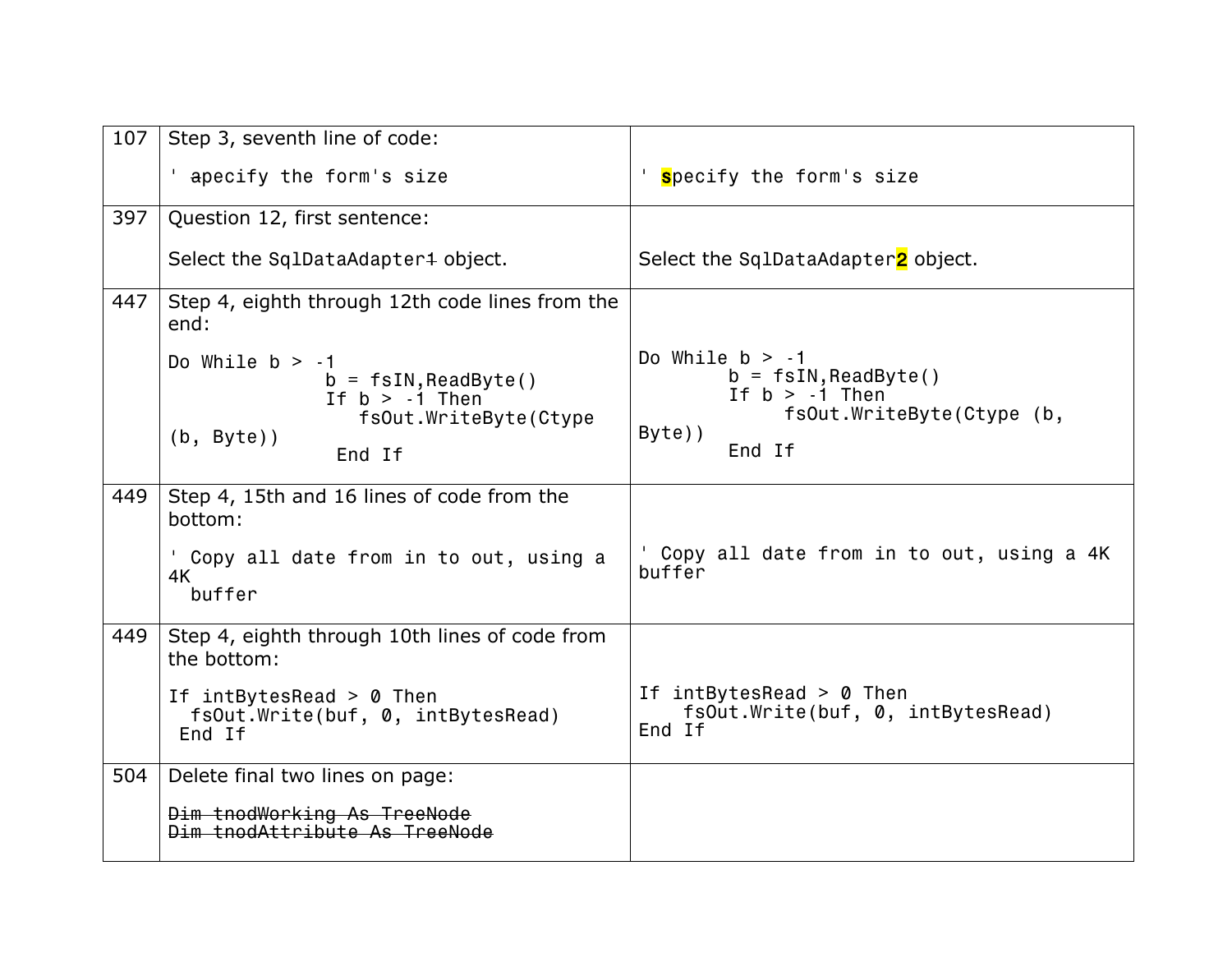| 507 | Delete 15th line of code from end of Step 4:                                                       |                                                               |
|-----|----------------------------------------------------------------------------------------------------|---------------------------------------------------------------|
|     | Dim tnodWorking As TreeNode                                                                        |                                                               |
| 521 | Question 4, 10th line of code:                                                                     |                                                               |
|     | Load the customer list                                                                             | Load the <b>product</b> list                                  |
| 626 | Step 6, second to last line of code:                                                               |                                                               |
|     | buf.ToString.SubString(4, len)                                                                     | buf.ToString.SubString( $\bm{\theta}$ , len)                  |
| 653 | Step 6, last two sentences:                                                                        |                                                               |
|     | Click OK to add this file to the Welcome table of<br>contents entry. Click OK to create the entry. | Click OK to add this file to the table of contents.           |
| 671 | Step 4, second line:                                                                               |                                                               |
|     | Your a-random number.                                                                              | Your random number.                                           |
| 679 | Exercise 4, third and fourth lines of code:                                                        |                                                               |
|     | ByVal e As<br>Microsoft.Win32.UserPreferenceChangedEvent<br>Args)                                  | ByVal e As<br>Microsoft.Win32.UserPreferenceChangedEventArgs) |
| 851 | Exercise 10, delete second-to-last sentence:                                                       |                                                               |
|     | Enter a query and click the button to get the<br>results of the query.                             |                                                               |
| 906 | Step 4:                                                                                            |                                                               |
|     | Set the Text property of ibiLiveCalculators<br>to $\theta$ .                                       | Set the Text property of <b>lbl</b> LiveCalculators to<br>0.  |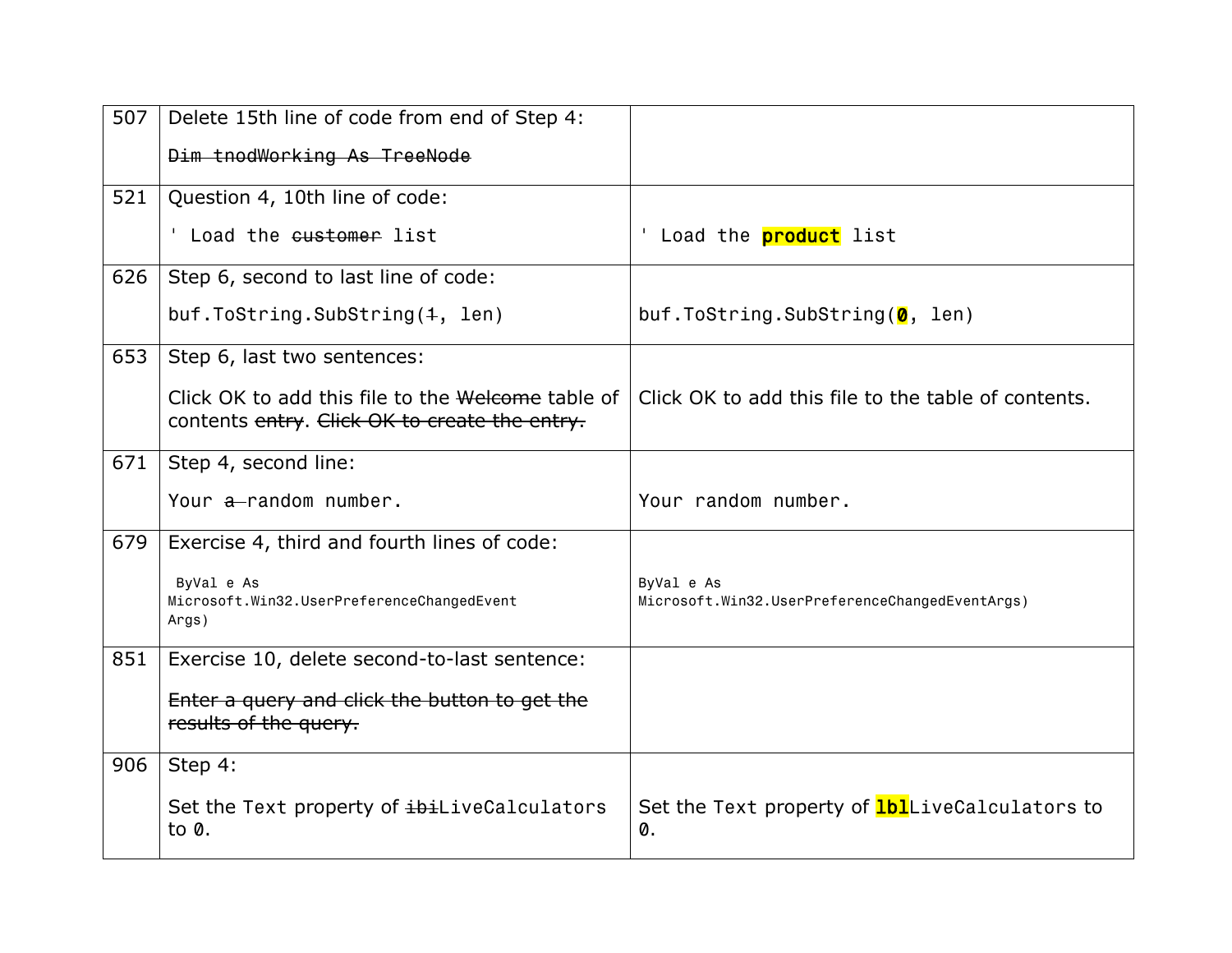| 927 | Step 3, last sentence:                                                                   |                                                                             |
|-----|------------------------------------------------------------------------------------------|-----------------------------------------------------------------------------|
|     | Add to  Counter Name (chChounterName)                                                    | Add to  Counter Name (chCounterName)                                        |
| 930 | Add to top of page (just under continued):                                               |                                                                             |
|     | Private Const PERFORMANCE STR As String =<br>"Current performance level:<br>$\mathbf{u}$ |                                                                             |
| 930 | Replace the four code lines on the page that<br>read:                                    | with:                                                                       |
|     | $1b1Current$ evel. Text =<br>$p$ c14 5.NextValue().ToString()                            | $1b1CurrentLevel.Text = PERFORMANCE STR &$<br>pc14 5.NextValue().ToString() |
| 940 | Question 6, 20th line of code from bottom of<br>column 1:                                |                                                                             |
|     | SelectedIndexChaged event                                                                | SelectedIndexChanged event                                                  |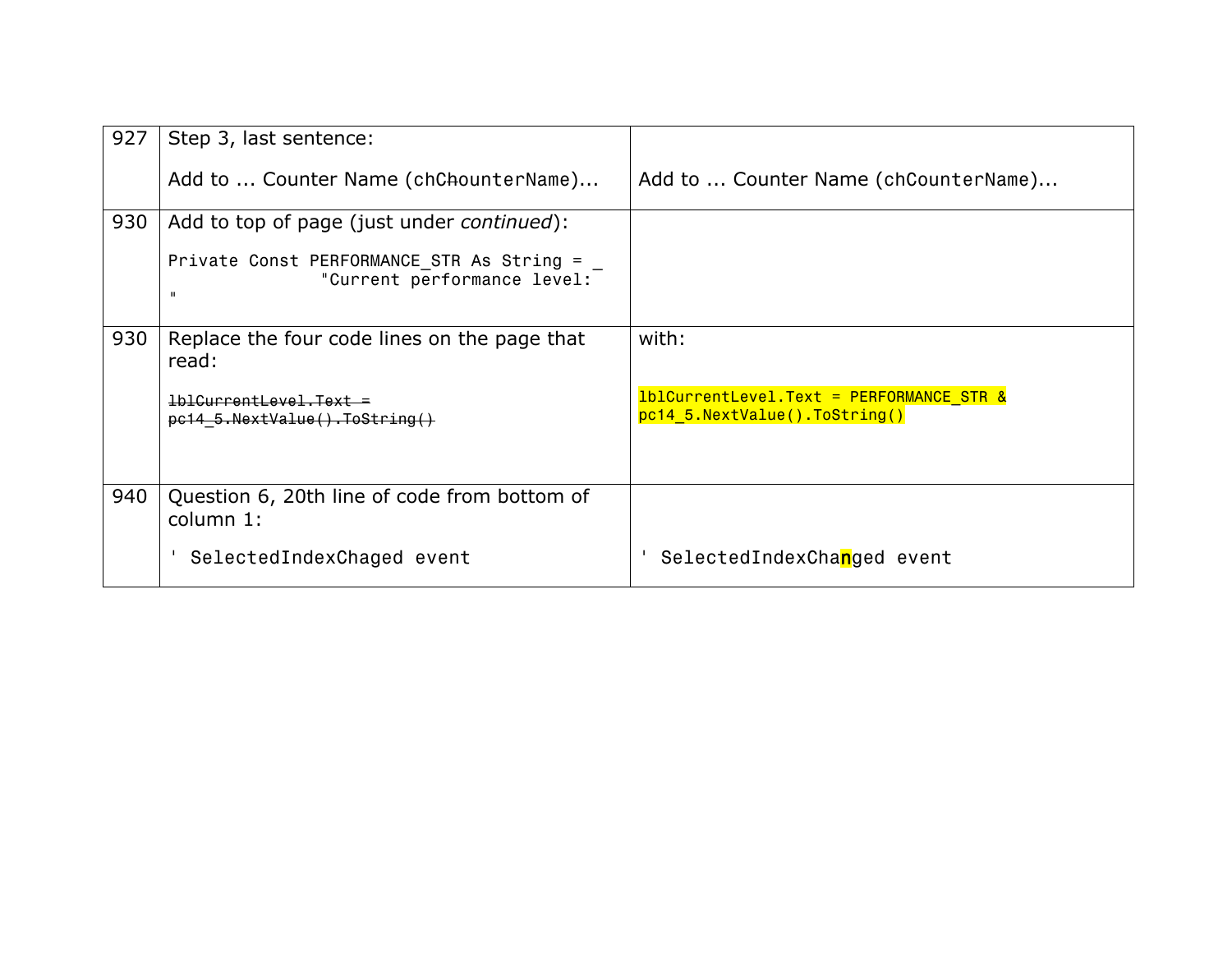| 978 | Replace all the code in Step 4: | with:                                                                                                                                                                                                                                                                                                                                                                            |
|-----|---------------------------------|----------------------------------------------------------------------------------------------------------------------------------------------------------------------------------------------------------------------------------------------------------------------------------------------------------------------------------------------------------------------------------|
| 979 |                                 | Private Sub btnGetProperties Click(ByVal sender As<br>System.Object,<br>ByVal e As System. EventArgs) Handles<br>btnGetProperties.Click<br>' Tell the CLR which principal policy is in use<br>AppDomain.CurrentDomain.SetPrincipalPolicy(<br>PrincipalPolicy.WindowsPrincipal)<br>lbProperties.Items.Clear()<br>' Get the current identity                                       |
|     |                                 | Dim wi As WindowsIdentity =<br>WindowsIdentity.GetCurrent()<br>' Dump its properties to the listbox<br>With 1bProperties. Items<br>.Add("WindowsIdentity:")<br>.Add(" Authentication type: " &<br>wi.AuthenticationType)                                                                                                                                                         |
|     |                                 | .Add(" Is Anonymous: " &<br>wi.IsAnonymous.ToString())<br>.Add(" Is Authenticated: " &<br>wi.IsAuthenticated.ToString())<br>Add(" Is Guest: " & wi.IsGuest.ToString()).<br>Add(" Is System: " &<br>wi.IsSystem.ToString())<br>Name: " & wi.Name)<br>. Add ( "                                                                                                                    |
|     |                                 | . Add ( "<br>Token: " & wi.Token.ToString)<br>End With<br>' Get the current principal<br>Dim prin As WindowsPrincipal = $New$<br>WindowsPrincipal(wi)<br>Dump its properties to the listbox<br>With 1bProperties. Items<br>.Add("WindowsPrincipal:")<br>.Add(" Authentication Type: " &<br>$prin$ . Identity. Authentication Type $\overline{)}$<br>.Add(" Is Authenticated: " & |
|     |                                 | prin.Identity.IsAuthenticated.ToString())<br>.Add(" Name: " & prin.Identity.Name)<br>.Add (" Member of Domain Users: " &<br>prin.IsInRole("LARKGROUP\Domain<br>$Users$ ").ToString())<br>End With<br>End Sub                                                                                                                                                                     |